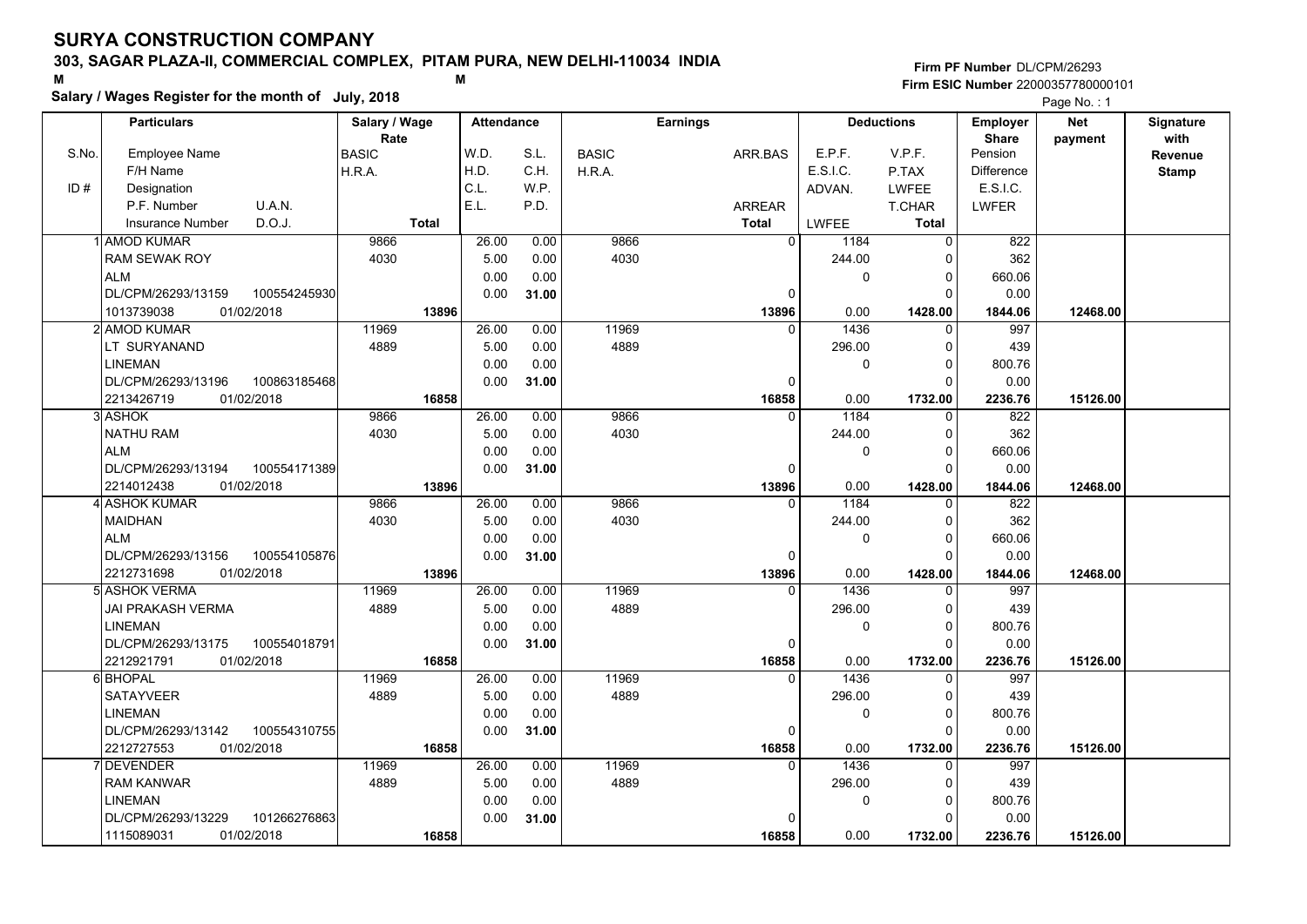## **303, SAGAR PLAZA-II, COMMERCIAL COMPLEX, PITAM PURA, NEW DELHI-110034 INDIA**

**Salary / Wages Register for the month of July, 2018 <sup>M</sup> <sup>M</sup>**

### **Firm PF Number**DL/CPM/26293**Firm ESIC Number** 22000357780000101

|       | <b>Particulars</b>                                   | Salary / Wage        | <b>Attendance</b> |       |              | <b>Earnings</b>   |          | <b>Deductions</b>        | Employer                | <b>Net</b> | Signature       |
|-------|------------------------------------------------------|----------------------|-------------------|-------|--------------|-------------------|----------|--------------------------|-------------------------|------------|-----------------|
| S.No. | <b>Employee Name</b>                                 | Rate<br><b>BASIC</b> | W.D.              | S.L.  | <b>BASIC</b> | ARR.BAS           | E.P.F.   | V.P.F.                   | <b>Share</b><br>Pension | payment    | with<br>Revenue |
|       | F/H Name                                             | H.R.A.               | H.D.              | C.H.  | H.R.A.       |                   | E.S.I.C. | P.TAX                    | <b>Difference</b>       |            | <b>Stamp</b>    |
| ID#   | Designation                                          |                      | C.L.              | W.P.  |              |                   | ADVAN.   | <b>LWFEE</b>             | E.S.I.C.                |            |                 |
|       | U.A.N.<br>P.F. Number                                |                      | E.L.              | P.D.  |              | <b>ARREAR</b>     |          | T.CHAR                   | <b>LWFER</b>            |            |                 |
|       | D.O.J.<br><b>Insurance Number</b>                    | <b>Total</b>         |                   |       |              | <b>Total</b>      | LWFEE    | <b>Total</b>             |                         |            |                 |
|       | 8 DEVENDER KUMAR                                     | 9866                 | 26.00             | 0.00  | 9866         | 0                 | 1184     | $\Omega$                 | 822                     |            |                 |
|       | <b>SHRI RAM</b>                                      | 4030                 | 5.00              | 0.00  | 4030         |                   | 244.00   | 0                        | 362                     |            |                 |
|       | <b>ALM</b>                                           |                      | 0.00              | 0.00  |              |                   | 0        | $\Omega$                 | 660.06                  |            |                 |
|       | DL/CPM/26293/13133<br>100554349665                   |                      | 0.00              | 31.00 |              | $\mathbf 0$       |          | $\Omega$                 | 0.00                    |            |                 |
|       | 01/02/2018<br>2212727556                             | 13896                |                   |       |              | 13896             | 0.00     | 1428.00                  | 1844.06                 | 12468.00   |                 |
|       | 9 DEVENDRA KUMAR                                     | 11969                | 26.00             | 0.00  | 11969        | $\Omega$          | 1436     | $\Omega$                 | 997                     |            |                 |
|       | <b>CHANDRAN MEHTO</b>                                | 4889                 | 5.00              | 0.00  | 4889         |                   | 296.00   | $\Omega$                 | 439                     |            |                 |
|       |                                                      |                      |                   | 0.00  |              |                   |          | 0                        | 800.76                  |            |                 |
|       | <b>LINEMAN</b><br>DL/CPM/26293/13218<br>101265601721 |                      | 0.00<br>0.00      | 31.00 |              | $\Omega$          | 0        | $\Omega$                 | 0.00                    |            |                 |
|       | 1115112985<br>01/02/2018                             | 16858                |                   |       |              | 16858             | 0.00     | 1732.00                  | 2236.76                 | 15126.00   |                 |
|       | 10 DHRAMPAL                                          | 9866                 | 26.00             | 0.00  | 9866         | $\Omega$          | 1184     | $\Omega$                 | 822                     |            |                 |
|       | SOBARAN                                              | 4030                 | 5.00              | 0.00  | 4030         |                   |          | $\Omega$                 | 362                     |            |                 |
|       | <b>ALM</b>                                           |                      | 0.00              | 0.00  |              |                   | 244.00   | $\Omega$                 | 660.06                  |            |                 |
|       | DL/CPM/26293/13206<br>100927152140                   |                      | 0.00              | 31.00 |              | $\Omega$          | 0        | $\Omega$                 | 0.00                    |            |                 |
|       | 01/02/2018                                           | 13896                |                   |       |              | 13896             | 0.00     | 1428.00                  | 1844.06                 | 12468.00   |                 |
|       | 1114884846<br>11 GANESH                              | 11969                | 26.00             | 0.00  | 11969        | $\Omega$          | 1436     | $\Omega$                 | 997                     |            |                 |
|       | <b>RAMDEV YADAV</b>                                  | 4889                 | 5.00              | 0.00  | 4889         |                   | 296.00   | $\Omega$                 | 439                     |            |                 |
|       | <b>LINEMAN</b>                                       |                      | 0.00              |       |              |                   | 0        | $\Omega$                 |                         |            |                 |
|       | DL/CPM/26293/13217<br>101265601713                   |                      | 0.00              | 0.00  |              | $\Omega$          |          | O                        | 800.76<br>0.00          |            |                 |
|       | 1011814214<br>01/02/2018                             | 16858                |                   | 31.00 |              | 16858             | 0.00     |                          |                         | 15126.00   |                 |
|       | 12 GREAT MINZ                                        | 9866                 | 26.00             | 0.00  | 9866         | $\Omega$          | 1184     | 1732.00                  | 2236.76<br>822          |            |                 |
|       | <b>MAHUL MINZ</b>                                    | 4030                 | 5.00              | 0.00  | 4030         |                   | 244.00   | $\Omega$                 | 362                     |            |                 |
|       | <b>ALM</b>                                           |                      | 0.00              | 0.00  |              |                   | 0        | 0                        | 660.06                  |            |                 |
|       | DL/CPM/26293/13154<br>100554105824                   |                      | 0.00              |       |              |                   |          | $\Omega$                 | 0.00                    |            |                 |
|       | 2212727559<br>01/02/2018                             |                      |                   | 31.00 |              | 0                 | 0.00     |                          |                         |            |                 |
|       | <b>13 JAG MOHAN</b>                                  | 13896<br>11969       | 26.00             | 0.00  | 11969        | 13896<br>$\Omega$ | 1436     | 1428.00<br>$\Omega$      | 1844.06<br>997          | 12468.00   |                 |
|       | <b>RAJA RAM</b>                                      | 4889                 | 5.00              | 0.00  | 4889         |                   | 296.00   | $\Omega$                 | 439                     |            |                 |
|       |                                                      |                      |                   |       |              |                   |          |                          |                         |            |                 |
|       | <b>LINEMAN</b>                                       |                      | 0.00              | 0.00  |              |                   | 0        | $\mathbf{0}$<br>$\Omega$ | 800.76                  |            |                 |
|       | DL/CPM/26293/13134<br>100865881868                   |                      | 0.00              | 31.00 |              | 0                 |          |                          | 0.00                    |            |                 |
|       | 2212727562<br>01/02/2018                             | 16858                |                   |       |              | 16858             | 0.00     | 1732.00<br>$\Omega$      | 2236.76                 | 15126.00   |                 |
|       | <b>14 JAGDISH YADAV</b>                              | 9866                 | 26.00             | 0.00  | 9866         | $\Omega$          | 1184     |                          | 822                     |            |                 |
|       | RAM NARESH YADAV                                     | 4030                 | 5.00              | 0.00  | 4030         |                   | 244.00   | $\Omega$                 | 362                     |            |                 |
|       | <b>ALM</b>                                           |                      | 0.00              | 0.00  |              |                   | 0        | $\Omega$                 | 660.06                  |            |                 |
|       | DL/CPM/26293/13183<br>100554243545                   |                      | 0.00              | 31.00 |              | $\Omega$          |          | $\Omega$                 | 0.00                    |            |                 |
|       | 01/02/2018<br>1013726467                             | 13896                |                   |       |              | 13896             | 0.00     | 1428.00                  | 1844.06                 | 12468.00   |                 |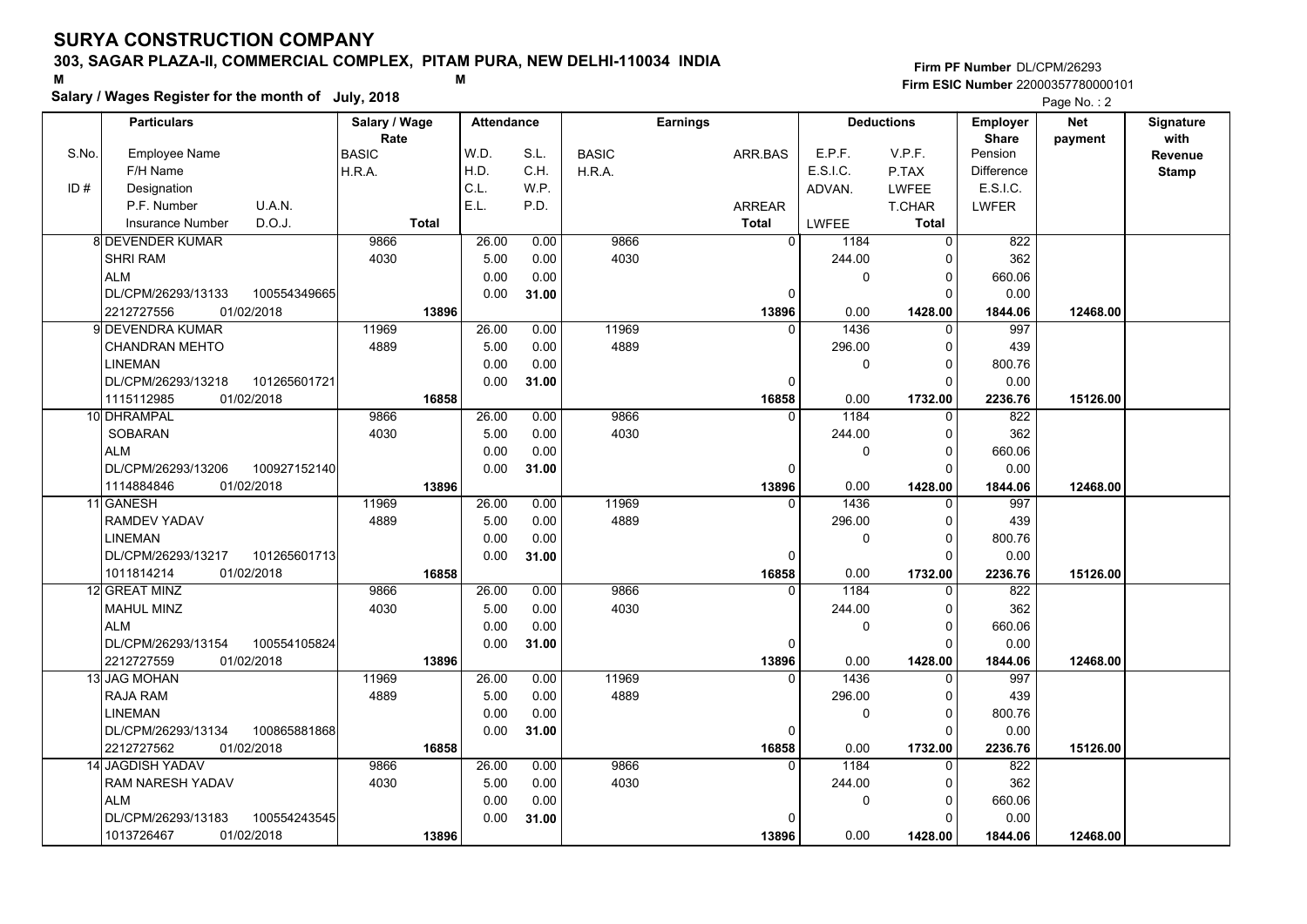### **303, SAGAR PLAZA-II, COMMERCIAL COMPLEX, PITAM PURA, NEW DELHI-110034 INDIA**

**Salary / Wages Register for the month of July, 2018 <sup>M</sup> <sup>M</sup>**

### **Firm PF Number**DL/CPM/26293**Firm ESIC Number** 22000357780000101

|       | <b>Particulars</b>                 | Salary / Wage        | <b>Attendance</b> |       |              | <b>Earnings</b> |          | <b>Deductions</b> | Employer                | <b>Net</b> | Signature<br>with |
|-------|------------------------------------|----------------------|-------------------|-------|--------------|-----------------|----------|-------------------|-------------------------|------------|-------------------|
| S.No. | Employee Name                      | Rate<br><b>BASIC</b> | W.D.              | S.L.  | <b>BASIC</b> | ARR.BAS         | E.P.F.   | V.P.F.            | <b>Share</b><br>Pension | payment    | Revenue           |
|       | F/H Name                           | H.R.A.               | H.D.              | C.H.  | H.R.A.       |                 | E.S.I.C. | P.TAX             | <b>Difference</b>       |            | <b>Stamp</b>      |
| ID#   | Designation                        |                      | C.L.              | W.P.  |              |                 | ADVAN.   | <b>LWFEE</b>      | E.S.I.C.                |            |                   |
|       | U.A.N.<br>P.F. Number              |                      | E.L.              | P.D.  |              | ARREAR          |          | T.CHAR            | <b>LWFER</b>            |            |                   |
|       | D.O.J.<br><b>Insurance Number</b>  | <b>Total</b>         |                   |       |              | <b>Total</b>    | LWFEE    | <b>Total</b>      |                         |            |                   |
|       | 15 JANMEJAY                        | 11969                | 26.00             | 0.00  | 11969        | $\overline{0}$  | 1436     | $\Omega$          | 997                     |            |                   |
|       | <b>GAJENDER YADAV</b>              | 4889                 | 5.00              | 0.00  | 4889         |                 | 296.00   | $\Omega$          | 439                     |            |                   |
|       | <b>LINEMAN</b>                     |                      | 0.00              | 0.00  |              |                 | 0        | 0                 | 800.76                  |            |                   |
|       | 100873993200<br>DL/CPM/26293/13200 |                      | 0.00              | 31.00 |              | 0               |          | $\Omega$          | 0.00                    |            |                   |
|       | 2212921840<br>01/02/2018           | 16858                |                   |       |              | 16858           | 0.00     | 1732.00           | 2236.76                 | 15126.00   |                   |
|       | 16 JATA SHANKAR                    | 11969                | 26.00             | 0.00  | 11969        | $\Omega$        | 1436     | $\Omega$          | 997                     |            |                   |
|       | <b>ASHOK KUMAR</b>                 | 4889                 | 5.00              | 0.00  | 4889         |                 | 296.00   | 0                 | 439                     |            |                   |
|       | <b>LINEMAN</b>                     |                      | 0.00              | 0.00  |              |                 | 0        | $\Omega$          | 800.76                  |            |                   |
|       | DL/CPM/26293/13160<br>100553875081 |                      | 0.00              | 31.00 |              | 0               |          | 0                 | 0.00                    |            |                   |
|       | 2212727564<br>01/02/2018           | 16858                |                   |       |              | 16858           | 0.00     | 1732.00           | 2236.76                 | 15126.00   |                   |
|       | 17 JITENDER                        | 9866                 | 26.00             | 0.00  | 9866         | $\Omega$        | 1184     | $\Omega$          | 822                     |            |                   |
|       | <b>VASUDEV</b>                     | 4030                 | 5.00              | 0.00  | 4030         |                 | 244.00   | $\Omega$          | 362                     |            |                   |
|       | <b>ALM</b>                         |                      | 0.00              | 0.00  |              |                 | 0        | $\mathbf 0$       | 660.06                  |            |                   |
|       | DL/CPM/26293/13144<br>100554409440 |                      | 0.00              | 31.00 |              | $\Omega$        |          | $\Omega$          | 0.00                    |            |                   |
|       | 1013583473<br>01/02/2018           | 13896                |                   |       |              | 13896           | 0.00     | 1428.00           | 1844.06                 | 12468.00   |                   |
|       | 18 KAILASH KAUSHIK                 | 9866                 | 26.00             | 0.00  | 9866         | $\Omega$        | 1184     | $\Omega$          | 822                     |            |                   |
|       | LEKHRAJ SHARMA                     | 4030                 | 5.00              | 0.00  | 4030         |                 | 244.00   | $\Omega$          | 362                     |            |                   |
|       | <b>ALM</b>                         |                      | 0.00              | 0.00  |              |                 | 0        | $\Omega$          | 660.06                  |            |                   |
|       | DL/CPM/26293/13212<br>100867679571 |                      | 0.00              | 31.00 |              | $\Omega$        |          | $\Omega$          | 0.00                    |            |                   |
|       | 01/02/2018<br>2214385663           | 13896                |                   |       |              | 13896           | 0.00     | 1428.00           | 1844.06                 | 12468.00   |                   |
|       | <b>19 KAILASH RAJPUT</b>           | 11969                | 26.00             | 0.00  | 11969        | $\Omega$        | 1436     | O                 | 997                     |            |                   |
|       | <b>LAL SINGH</b>                   | 4889                 | 5.00              | 0.00  | 4889         |                 | 296.00   | 0                 | 439                     |            |                   |
|       | <b>LINEMAN</b>                     |                      | 0.00              | 0.00  |              |                 | 0        | $\Omega$          | 800.76                  |            |                   |
|       | DL/CPM/26293/13141<br>100862857820 |                      | 0.00              | 31.00 |              | 0               |          | $\Omega$          | 0.00                    |            |                   |
|       | 2212727565<br>01/02/2018           | 16858                |                   |       |              | 16858           | 0.00     | 1732.00           | 2236.76                 | 15126.00   |                   |
|       | 20 KANAHIYA LAL                    | 11969                | 26.00             | 0.00  | 11969        | $\Omega$        | 1436     | 0                 | 997                     |            |                   |
|       | <b>CHATURI</b>                     | 4889                 | 5.00              | 0.00  | 4889         |                 | 296.00   | $\Omega$          | 439                     |            |                   |
|       | <b>LINEMAN</b>                     |                      | 0.00              | 0.00  |              |                 | 0        | $\mathbf 0$       | 800.76                  |            |                   |
|       | 101265601709<br>DL/CPM/26293/13216 |                      | 0.00              | 31.00 |              | 0               |          | $\Omega$          | 0.00                    |            |                   |
|       | 01/02/2018<br>2214381535           | 16858                |                   |       |              | 16858           | 0.00     | 1732.00           | 2236.76                 | 15126.00   |                   |
|       | 21 LAXMAN                          | 9866                 | 26.00             | 0.00  | 9866         | $\Omega$        | 1184     | O                 | 822                     |            |                   |
|       | RAGHUVEER SINGH                    | 4030                 | 5.00              | 0.00  | 4030         |                 | 244.00   | $\Omega$          | 362                     |            |                   |
|       | <b>ALM</b>                         |                      | 0.00              | 0.00  |              |                 | 0        | 0                 | 660.06                  |            |                   |
|       | 100865826259<br>DL/CPM/26293/13202 |                      | 0.00              | 31.00 |              |                 |          | $\Omega$          | 0.00                    |            |                   |
|       | 1114771797<br>01/02/2018           | 13896                |                   |       |              | 13896           | 0.00     | 1428.00           | 1844.06                 | 12468.00   |                   |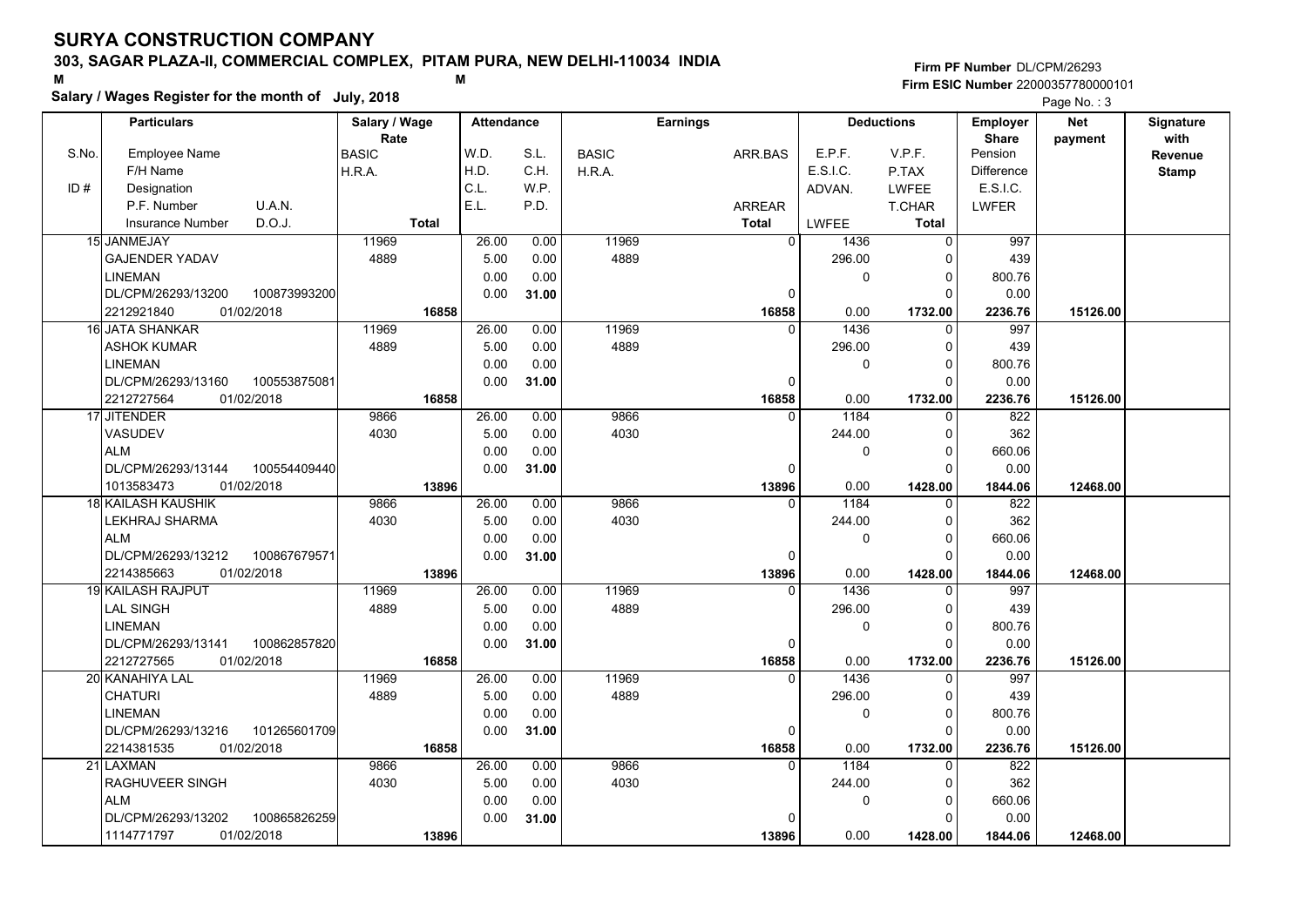## **303, SAGAR PLAZA-II, COMMERCIAL COMPLEX, PITAM PURA, NEW DELHI-110034 INDIA**

**Salary / Wages Register for the month of July, 2018 <sup>M</sup> <sup>M</sup>**

### **Firm PF Number**DL/CPM/26293**Firm ESIC Number** 22000357780000101

|       | <b>Particulars</b>                 | Salary / Wage        | <b>Attendance</b> |       |              | <b>Earnings</b> |              | <b>Deductions</b> | Employer                | Net      | Signature       |
|-------|------------------------------------|----------------------|-------------------|-------|--------------|-----------------|--------------|-------------------|-------------------------|----------|-----------------|
| S.No. | Employee Name                      | Rate<br><b>BASIC</b> | W.D.              | S.L.  | <b>BASIC</b> | ARR.BAS         | E.P.F.       | V.P.F.            | <b>Share</b><br>Pension | payment  | with<br>Revenue |
|       | F/H Name                           | H.R.A.               | H.D.              | C.H.  | H.R.A.       |                 | E.S.I.C.     | P.TAX             | <b>Difference</b>       |          | <b>Stamp</b>    |
| ID#   | Designation                        |                      | C.L.              | W.P.  |              |                 | ADVAN.       | <b>LWFEE</b>      | E.S.I.C.                |          |                 |
|       | U.A.N.<br>P.F. Number              |                      | E.L.              | P.D.  |              | <b>ARREAR</b>   |              | T.CHAR            | <b>LWFER</b>            |          |                 |
|       | D.O.J.<br><b>Insurance Number</b>  | <b>Total</b>         |                   |       |              | <b>Total</b>    | <b>LWFEE</b> | <b>Total</b>      |                         |          |                 |
|       | 22 MAHADEV YADAV                   | 9866                 | 26.00             | 0.00  | 9866         | $\overline{0}$  | 1184         | $\Omega$          | 822                     |          |                 |
|       | LAKHU PRASAD YADAV                 | 4030                 | 5.00              | 0.00  | 4030         |                 | 244.00       | 0                 | 362                     |          |                 |
|       | <b>ALM</b>                         |                      | 0.00              | 0.00  |              |                 | 0            | 0                 | 660.06                  |          |                 |
|       | DL/CPM/26293/13192<br>100554072765 |                      | 0.00              | 31.00 |              | $\Omega$        |              | $\Omega$          | 0.00                    |          |                 |
|       | 01/02/2018<br>2212731706           | 13896                |                   |       |              | 13896           | 0.00         | 1428.00           | 1844.06                 | 12468.00 |                 |
|       | 23 MAHAVEER PRASAD                 | 11969                | 26.00             | 0.00  | 11969        | $\Omega$        | 1436         | $\mathbf 0$       | 997                     |          |                 |
|       | <b>BUDHAI PRASAD</b>               | 4889                 | 5.00              | 0.00  | 4889         |                 | 296.00       | 0                 | 439                     |          |                 |
|       | <b>LINEMAN</b>                     |                      | 0.00              | 0.00  |              |                 | 0            | $\Omega$          | 800.76                  |          |                 |
|       | DL/CPM/26293/13193<br>100553921732 |                      | 0.00              | 31.00 |              | $\Omega$        |              | $\Omega$          | 0.00                    |          |                 |
|       | 2212727569<br>01/02/2018           | 16858                |                   |       |              | 16858           | 0.00         | 1732.00           | 2236.76                 | 15126.00 |                 |
|       | 24 MANSA RAM                       | 9866                 | 26.00             | 0.00  | 9866         | $\Omega$        | 1184         | $\mathbf 0$       | 822                     |          |                 |
|       | <b>RAM KRISHAN</b>                 | 4030                 | 5.00              | 0.00  | 4030         |                 | 244.00       | $\Omega$          | 362                     |          |                 |
|       | ALM                                |                      | 0.00              | 0.00  |              |                 | 0            | $\Omega$          | 660.06                  |          |                 |
|       | DL/CPM/26293/13161<br>100554241696 |                      | 0.00              | 31.00 |              | $\Omega$        |              | $\Omega$          | 0.00                    |          |                 |
|       | 2212727575<br>01/02/2018           | 13896                |                   |       |              | 13896           | 0.00         | 1428.00           | 1844.06                 | 12468.00 |                 |
|       | 25 MUKESH KUMAR                    | 9866                 | 26.00             | 0.00  | 9866         | $\Omega$        | 1184         | 0                 | 822                     |          |                 |
|       | <b>GAJODHAR</b>                    | 4030                 | 5.00              | 0.00  | 4030         |                 | 244.00       | $\mathbf 0$       | 362                     |          |                 |
|       | <b>ALM</b>                         |                      | 0.00              | 0.00  |              |                 | 0            | $\Omega$          | 660.06                  |          |                 |
|       | DL/CPM/26293/13188<br>100553972773 |                      | 0.00              | 31.00 |              | $\Omega$        |              | $\Omega$          | 0.00                    |          |                 |
|       | 2212727574<br>01/02/2018           | 13896                |                   |       |              | 13896           | 0.00         | 1428.00           | 1844.06                 | 12468.00 |                 |
|       | 26 MUKESH KUMAR                    | 9866                 | 26.00             | 0.00  | 9866         | $\Omega$        | 1184         | $\Omega$          | 822                     |          |                 |
|       | JAWALA PRASAD                      | 4030                 | 5.00              | 0.00  | 4030         |                 | 244.00       | $\Omega$          | 362                     |          |                 |
|       | <b>ALM</b>                         |                      | 0.00              | 0.00  |              |                 | 0            | $\Omega$          | 660.06                  |          |                 |
|       | DL/CPM/26293/13162<br>100554023990 |                      | 0.00              | 31.00 |              | 0               |              | $\Omega$          | 0.00                    |          |                 |
|       | 01/02/2018<br>2212727577           | 13896                |                   |       |              | 13896           | 0.00         | 1428.00           | 1844.06                 | 12468.00 |                 |
|       | 27 NARENDER                        | 9866                 | 26.00             | 0.00  | 9866         | $\Omega$        | 1184         | $\Omega$          | 822                     |          |                 |
|       | <b>RAM SWAROOP</b>                 | 4030                 | 5.00              | 0.00  | 4030         |                 | 244.00       | 0                 | 362                     |          |                 |
|       | <b>ALM</b>                         |                      | 0.00              | 0.00  |              |                 | 0            | $\Omega$          | 660.06                  |          |                 |
|       | DL/CPM/26293/13199<br>100554247047 |                      | 0.00              | 31.00 |              | 0               |              | $\Omega$          | 0.00                    |          |                 |
|       | 2212948036<br>01/02/2018           | 13896                |                   |       |              | 13896           | 0.00         | 1428.00           | 1844.06                 | 12468.00 |                 |
|       | 28 NARESH                          | 9866                 | 26.00             | 0.00  | 9866         | $\Omega$        | 1184         | $\Omega$          | 822                     |          |                 |
|       | <b>LAIKU PRASAD</b>                | 4030                 | 5.00              | 0.00  | 4030         |                 | 244.00       | 0                 | 362                     |          |                 |
|       | <b>ALM</b>                         |                      | 0.00              | 0.00  |              |                 | 0            | $\mathbf 0$       | 660.06                  |          |                 |
|       | DL/CPM/26293/13135<br>100554072092 |                      | 0.00              | 31.00 |              | $\Omega$        |              | $\Omega$          | 0.00                    |          |                 |
|       | 01/02/2018<br>2212727578           | 13896                |                   |       |              | 13896           | 0.00         | 1428.00           | 1844.06                 | 12468.00 |                 |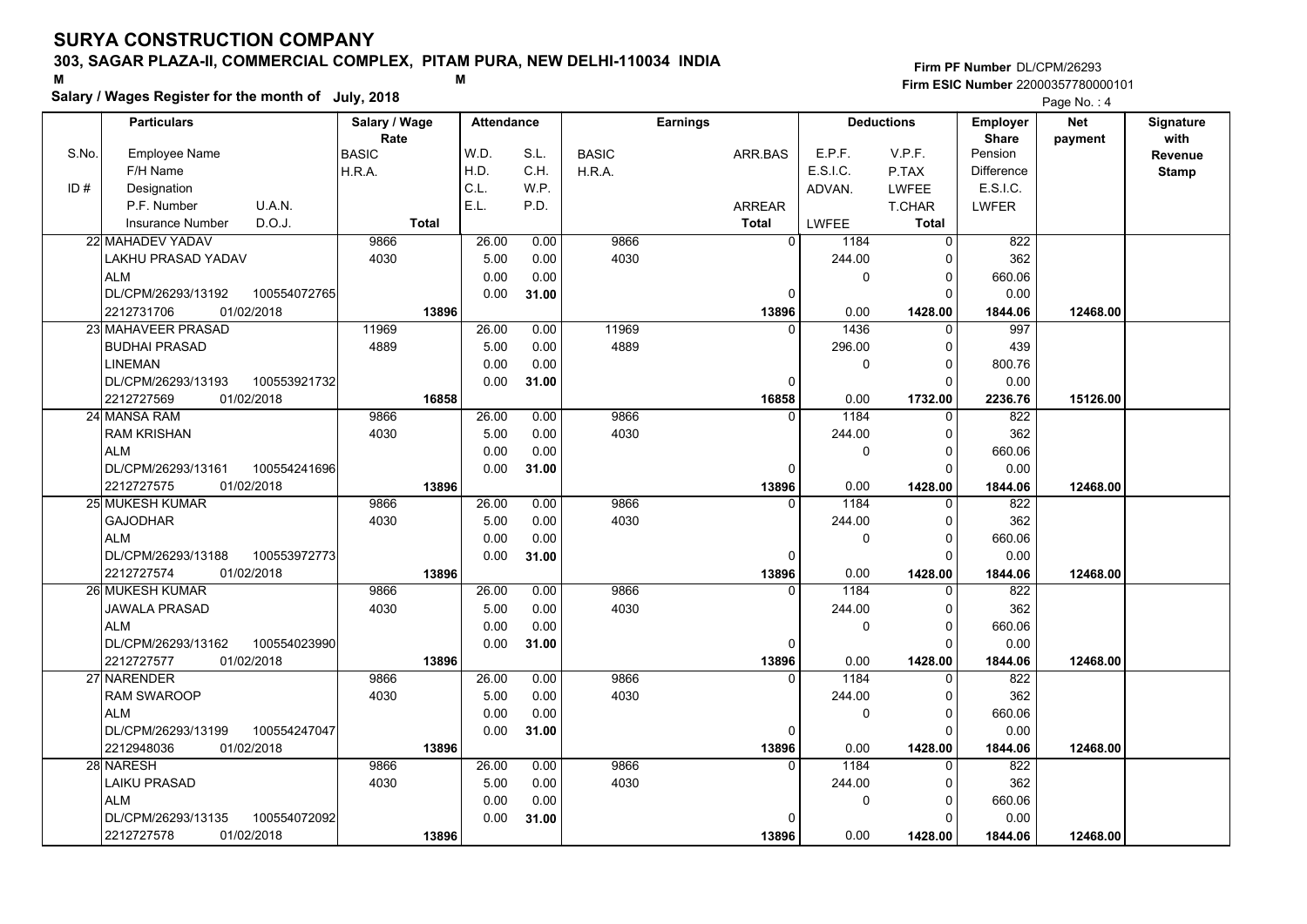### **303, SAGAR PLAZA-II, COMMERCIAL COMPLEX, PITAM PURA, NEW DELHI-110034 INDIA**

**Salary / Wages Register for the month of July, 2018 <sup>M</sup> <sup>M</sup>**

### **Firm PF Number**DL/CPM/26293**Firm ESIC Number** 22000357780000101

|       | <b>Particulars</b>                 | Salary / Wage | <b>Attendance</b> |       |              | <b>Earnings</b> |          | <b>Deductions</b> | Employer                | <b>Net</b> | Signature              |
|-------|------------------------------------|---------------|-------------------|-------|--------------|-----------------|----------|-------------------|-------------------------|------------|------------------------|
| S.No. | Employee Name                      | Rate<br>BASIC | W.D.              | S.L.  | <b>BASIC</b> | ARR.BAS         | E.P.F.   | V.P.F.            | <b>Share</b><br>Pension | payment    | with<br><b>Revenue</b> |
|       | F/H Name                           | H.R.A.        | H.D.              | C.H.  | H.R.A.       |                 | E.S.I.C. | P.TAX             | <b>Difference</b>       |            | <b>Stamp</b>           |
| ID#   | Designation                        |               | C.L.              | W.P.  |              |                 | ADVAN.   | <b>LWFEE</b>      | E.S.I.C.                |            |                        |
|       | U.A.N.<br>P.F. Number              |               | E.L.              | P.D.  |              | <b>ARREAR</b>   |          | T.CHAR            | <b>LWFER</b>            |            |                        |
|       | D.O.J.<br>Insurance Number         | <b>Total</b>  |                   |       |              | <b>Total</b>    | LWFEE    | <b>Total</b>      |                         |            |                        |
|       | 29 NARESH KUMAR                    | 11969         | 26.00             | 0.00  | 11969        | $\overline{0}$  | 1436     | 0                 | 997                     |            |                        |
|       | RAJ KUMAR                          | 4889          | 5.00              | 0.00  | 4889         |                 | 296.00   | 0                 | 439                     |            |                        |
|       | <b>LINEMAN</b>                     |               | 0.00              | 0.00  |              |                 | 0        | $\Omega$          | 800.76                  |            |                        |
|       | DL/CPM/26293/13179<br>100554221278 |               | 0.00              | 31.00 |              | $\Omega$        |          | $\Omega$          | 0.00                    |            |                        |
|       | 2212727581<br>01/02/2018           | 16858         |                   |       |              | 16858           | 0.00     | 1732.00           | 2236.76                 | 15126.00   |                        |
|       | 30 NATHU RAM                       | 11969         | 26.00             | 0.00  | 11969        | $\Omega$        | 1436     | $\mathbf 0$       | 997                     |            |                        |
|       | <b>MATRUMAL</b>                    | 4889          | 5.00              | 0.00  | 4889         |                 | 296.00   | 0                 | 439                     |            |                        |
|       | <b>LINEMAN</b>                     |               | 0.00              | 0.00  |              |                 | 0        | $\Omega$          | 800.76                  |            |                        |
|       | DL/CPM/26293/13161<br>100554120599 |               | 0.00              | 31.00 |              | $\Omega$        |          | $\Omega$          | 0.00                    |            |                        |
|       | 2212727583<br>01/02/2018           | 16858         |                   |       |              | 16858           | 0.00     | 1732.00           | 2236.76                 | 15126.00   |                        |
|       | 31 OM PRAKASH                      | 11969         | 26.00             | 0.00  | 11969        | $\Omega$        | 1436     | $\mathbf{0}$      | 997                     |            |                        |
|       | CHHOTA                             | 4889          | 5.00              | 0.00  | 4889         |                 | 296.00   | $\Omega$          | 439                     |            |                        |
|       | <b>LINEMAN</b>                     |               | 0.00              | 0.00  |              |                 | 0        | $\Omega$          | 800.76                  |            |                        |
|       | DL/CPM/26293/13157<br>100553934823 |               | 0.00              | 31.00 |              | 0               |          | $\Omega$          | 0.00                    |            |                        |
|       | 1013583459<br>01/02/2018           | 16858         |                   |       |              | 16858           | 0.00     | 1732.00           | 2236.76                 | 15126.00   |                        |
|       | 32 PARMOD KUMAR                    | 9866          | 26.00             | 0.00  | 9866         | $\Omega$        | 1184     | 0                 | 822                     |            |                        |
|       | <b>VISHRAM</b>                     | 4030          | 5.00              | 0.00  | 4030         |                 | 244.00   | $\Omega$          | 362                     |            |                        |
|       | <b>ALM</b>                         |               | 0.00              | 0.00  |              |                 | 0        | $\Omega$          | 660.06                  |            |                        |
|       | DL/CPM/26293/13190<br>100554427248 |               | 0.00              | 31.00 |              | O               |          | $\Omega$          | 0.00                    |            |                        |
|       | 2212778042<br>01/02/2018           | 13896         |                   |       |              | 13896           | 0.00     | 1428.00           | 1844.06                 | 12468.00   |                        |
|       | 33 PINTOO YADAV                    | 9866          | 26.00             | 0.00  | 9866         | $\Omega$        | 1184     | $\Omega$          | 822                     |            |                        |
|       | <b>GANESH YADAV</b>                | 4030          | 5.00              | 0.00  | 4030         |                 | 244.00   | $\Omega$          | 362                     |            |                        |
|       | <b>ALM</b>                         |               | 0.00              | 0.00  |              |                 | 0        | $\Omega$          | 660.06                  |            |                        |
|       | DL/CPM/26293/13145<br>100553975024 |               | 0.00              | 31.00 |              | 0               |          | $\Omega$          | 0.00                    |            |                        |
|       | 2212727567<br>01/02/2018           | 13896         |                   |       |              | 13896           | 0.00     | 1428.00           | 1844.06                 | 12468.00   |                        |
|       | 34 PRADEEP CHAUHAN                 | 20945         | 26.00             | 0.00  | 20945        | $\Omega$        | $\Omega$ | $\Omega$          | $\mathbf 0$             |            |                        |
|       | <b>SAMEY SINGH</b>                 | 8555          | 5.00              | 0.00  | 8555         |                 | 0.00     | $\Omega$          | $\mathbf 0$             |            |                        |
|       | <b>FITTER</b>                      |               | 0.00              | 0.00  |              |                 | 0        | $\Omega$          | 0.00                    |            |                        |
|       |                                    |               | 0.00              | 31.00 |              | 0               |          | $\Omega$          | 0.00                    |            |                        |
|       | <b>EXEMPTED</b><br>01/02/2018      | 29500         |                   |       |              | 29500           | 0.00     | 0.00              | 0.00                    | 29500.00   |                        |
|       | 35 RAJ KARAN                       | 9866          | 26.00             | 0.00  | 9866         | $\Omega$        | 1184     | $\Omega$          | 822                     |            |                        |
|       | <b>DHAN PAL</b>                    | 4030          | 5.00              | 0.00  | 4030         |                 | 244.00   | 0                 | 362                     |            |                        |
|       | <b>ALM</b>                         |               | 0.00              | 0.00  |              |                 | 0        | $\Omega$          | 660.06                  |            |                        |
|       | DL/CPM/26293/13165<br>100553951893 |               | 0.00              | 31.00 |              | U               |          | $\Omega$          | 0.00                    |            |                        |
|       | 2212727603<br>01/02/2018           | 13896         |                   |       |              | 13896           | 0.00     | 1428.00           | 1844.06                 | 12468.00   |                        |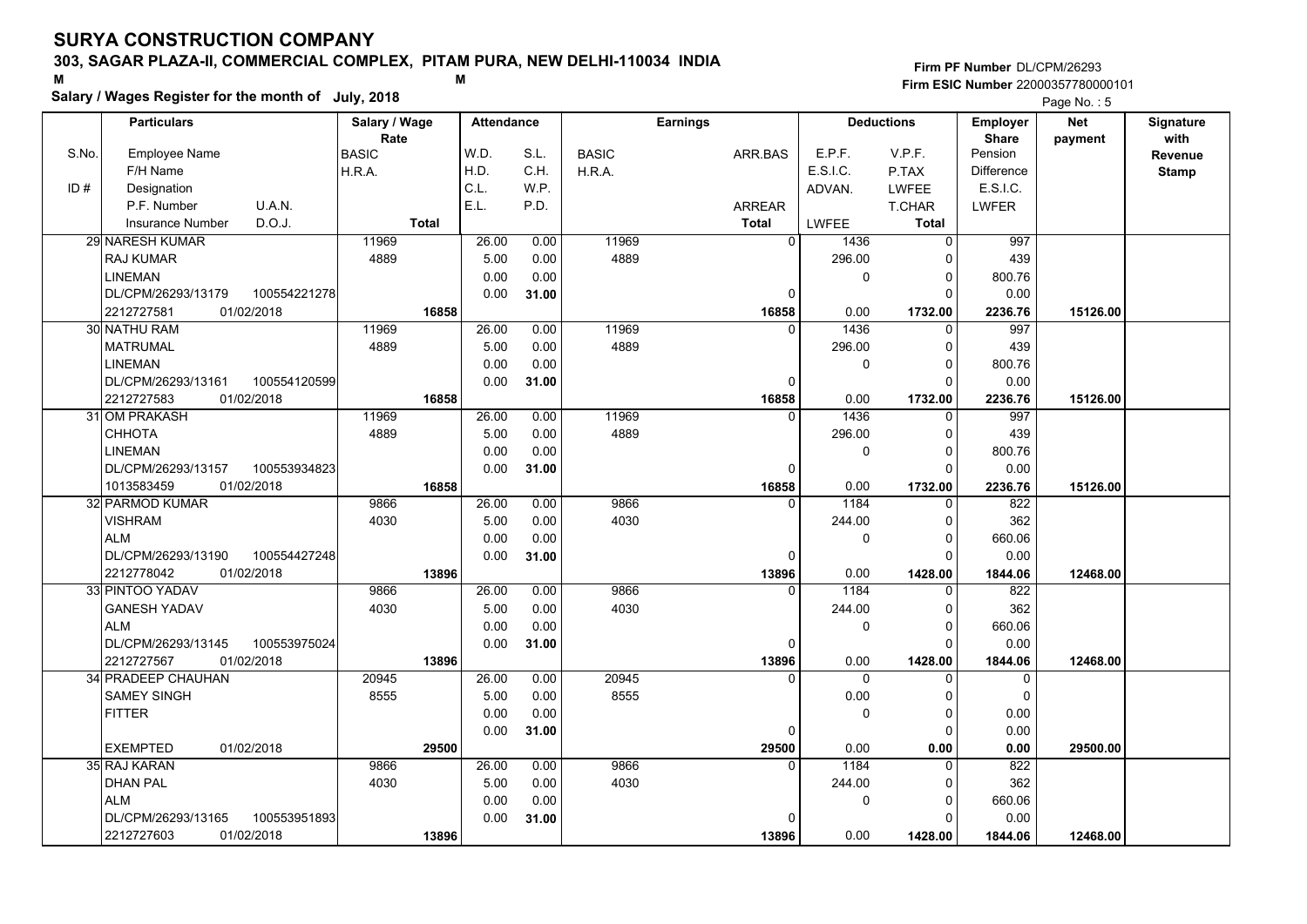## **303, SAGAR PLAZA-II, COMMERCIAL COMPLEX, PITAM PURA, NEW DELHI-110034 INDIA**

**Salary / Wages Register for the month of July, 2018 <sup>M</sup> <sup>M</sup>**

### **Firm PF Number**DL/CPM/26293**Firm ESIC Number** 22000357780000101

|       | <b>Particulars</b>                 | Salary / Wage        | <b>Attendance</b> |       |              | <b>Earnings</b> |          | <b>Deductions</b> | <b>Employer</b>         | <b>Net</b> | Signature       |
|-------|------------------------------------|----------------------|-------------------|-------|--------------|-----------------|----------|-------------------|-------------------------|------------|-----------------|
| S.No. | <b>Employee Name</b>               | Rate<br><b>BASIC</b> | W.D.              | S.L.  | <b>BASIC</b> | ARR.BAS         | E.P.F.   | V.P.F.            | <b>Share</b><br>Pension | payment    | with<br>Revenue |
|       | F/H Name                           | H.R.A.               | H.D.              | C.H.  | H.R.A.       |                 | E.S.I.C. | P.TAX             | <b>Difference</b>       |            | <b>Stamp</b>    |
| ID#   | Designation                        |                      | C.L.              | WP.   |              |                 | ADVAN.   | LWFEE             | E.S.I.C.                |            |                 |
|       | U.A.N.<br>P.F. Number              |                      | E.L.              | P.D.  |              | <b>ARREAR</b>   |          | T.CHAR            | LWFER                   |            |                 |
|       | D.O.J.<br><b>Insurance Number</b>  | <b>Total</b>         |                   |       |              | <b>Total</b>    | LWFEE    | Total             |                         |            |                 |
|       | 36 RAJ KUMAR                       | 9866                 | 26.00             | 0.00  | 9866         | $\overline{0}$  | 1184     | $\Omega$          | 822                     |            |                 |
|       | RADHAY SHYAM                       | 4030                 | 5.00              | 0.00  | 4030         |                 | 244.00   | 0                 | 362                     |            |                 |
|       | <b>ALM</b>                         |                      | 0.00              | 0.00  |              |                 | 0        | $\mathbf 0$       | 660.06                  |            |                 |
|       | DL/CPM/26293/13181<br>100554216670 |                      | 0.00              | 31.00 |              | 0               |          | O                 | 0.00                    |            |                 |
|       | 1013589342<br>01/02/2018           | 13896                |                   |       |              | 13896           | 0.00     | 1428.00           | 1844.06                 | 12468.00   |                 |
|       | 37 RAJ KUMAR YADAV                 | 11969                | 26.00             | 0.00  | 11969        | $\Omega$        | 1436     | $\Omega$          | 997                     |            |                 |
|       | RAMASHANKAR YADAV                  | 4889                 | 5.00              | 0.00  | 4889         |                 | 296.00   | $\Omega$          | 439                     |            |                 |
|       | <b>LINEMAN</b>                     |                      | 0.00              | 0.00  |              |                 | 0        | $\Omega$          | 800.76                  |            |                 |
|       | DL/CPM/26293/13153<br>100554248254 |                      | 0.00              |       |              | $\mathbf 0$     |          | $\Omega$          | 0.00                    |            |                 |
|       | 2212778053<br>01/02/2018           | 16858                |                   | 31.00 |              | 16858           | 0.00     | 1732.00           | 2236.76                 | 15126.00   |                 |
|       | 38 RAJ NARAYAN                     | 16858                | 26.00             | 0.00  | 16858        | $\Omega$        | $\Omega$ | $\Omega$          | 0                       |            |                 |
|       | <b>SH KALU</b>                     | $\pmb{0}$            | 5.00              | 0.00  | $\mathbf 0$  |                 | 296.00   | $\Omega$          | $\Omega$                |            |                 |
|       | <b>FOREMAN</b>                     |                      | 0.00              | 0.00  |              |                 | $\Omega$ | $\Omega$          | 800.76                  |            |                 |
|       |                                    |                      | 0.00              | 31.00 |              | $\Omega$        |          | $\Omega$          | 0.00                    |            |                 |
|       | 01/02/2018<br>2212727605           | 16858                |                   |       |              | 16858           | 0.00     | 296.00            | 800.76                  | 16562.00   |                 |
|       | 39 RAJ PAL                         | 11969                | 26.00             | 0.00  | 11969        | $\Omega$        | 1436     | 0                 | 997                     |            |                 |
|       | <b>KEDARI PAL</b>                  | 4889                 | 5.00              | 0.00  | 4889         |                 | 296.00   | $\Omega$          | 439                     |            |                 |
|       | <b>LINEMAN</b>                     |                      | 0.00              | 0.00  |              |                 | 0        | $\Omega$          | 800.76                  |            |                 |
|       | DL/CPM/26293/13171<br>100554052022 |                      | 0.00              | 31.00 |              | $\Omega$        |          | $\Omega$          | 0.00                    |            |                 |
|       | 2212778056<br>01/02/2018           | 16858                |                   |       |              | 16858           | 0.00     | 1732.00           | 2236.76                 | 15126.00   |                 |
|       | 40 RAJBAHADUR YADAV                | 11969                | 0.00              | 0.00  | 0            | $\Omega$        | $\Omega$ |                   | 0                       |            |                 |
|       | <b>SADHNU YADAV</b>                | 4889                 | 0.00              | 0.00  | $\mathsf 0$  |                 | 0.00     | $\Omega$          | $\pmb{0}$               |            |                 |
|       | <b>LINEMAN</b>                     |                      | 0.00              | 31.00 |              |                 | 0        | $\Omega$          | 0.00                    |            |                 |
|       | DL/CPM/26293/13191<br>100554292425 |                      | 0.00              | 0.00  |              | 0               |          | $\Omega$          | 0.00                    |            |                 |
|       | 2213844031<br>01/02/0218           | 16858                |                   |       |              | $\Omega$        | 0.00     | 0.00              | 0.00                    | 0.00       |                 |
|       | 41 RAJEEV                          | 11969                | 26.00             | 0.00  | 11969        | $\Omega$        | 1436     | $\Omega$          | 997                     |            |                 |
|       | <b>GAJRAJ</b>                      | 4889                 | 5.00              | 0.00  | 4889         |                 | 296.00   | $\Omega$          | 439                     |            |                 |
|       | <b>LINEMAN</b>                     |                      | 0.00              | 0.00  |              |                 | 0        | 0                 | 800.76                  |            |                 |
|       | DL/CPM/26293/13205<br>100906798262 |                      | 0.00              | 31.00 |              | $\mathbf 0$     |          | $\Omega$          | 0.00                    |            |                 |
|       | 1114862534<br>01/02/2018           | 16858                |                   |       |              | 16858           | 0.00     | 1732.00           | 2236.76                 | 15126.00   |                 |
|       | 42 RAJESH KUMAR                    | 11969                | 26.00             | 0.00  | 11969        | $\Omega$        | 1436     | $\Omega$          | 997                     |            |                 |
|       | <b>KHEEM SINGH</b>                 | 4889                 | 5.00              | 0.00  | 4889         |                 | 296.00   | $\Omega$          | 439                     |            |                 |
|       | <b>LINEMAN</b>                     |                      | 0.00              | 0.00  |              |                 | 0        | $\Omega$          | 800.76                  |            |                 |
|       | DL/CPM/26293/13208<br>101050986614 |                      | 0.00              |       |              | $\Omega$        |          | $\Omega$          | 0.00                    |            |                 |
|       | 1012966530<br>01/02/2018           |                      |                   | 31.00 |              |                 | 0.00     |                   |                         |            |                 |
|       |                                    | 16858                |                   |       |              | 16858           |          | 1732.00           | 2236.76                 | 15126.00   |                 |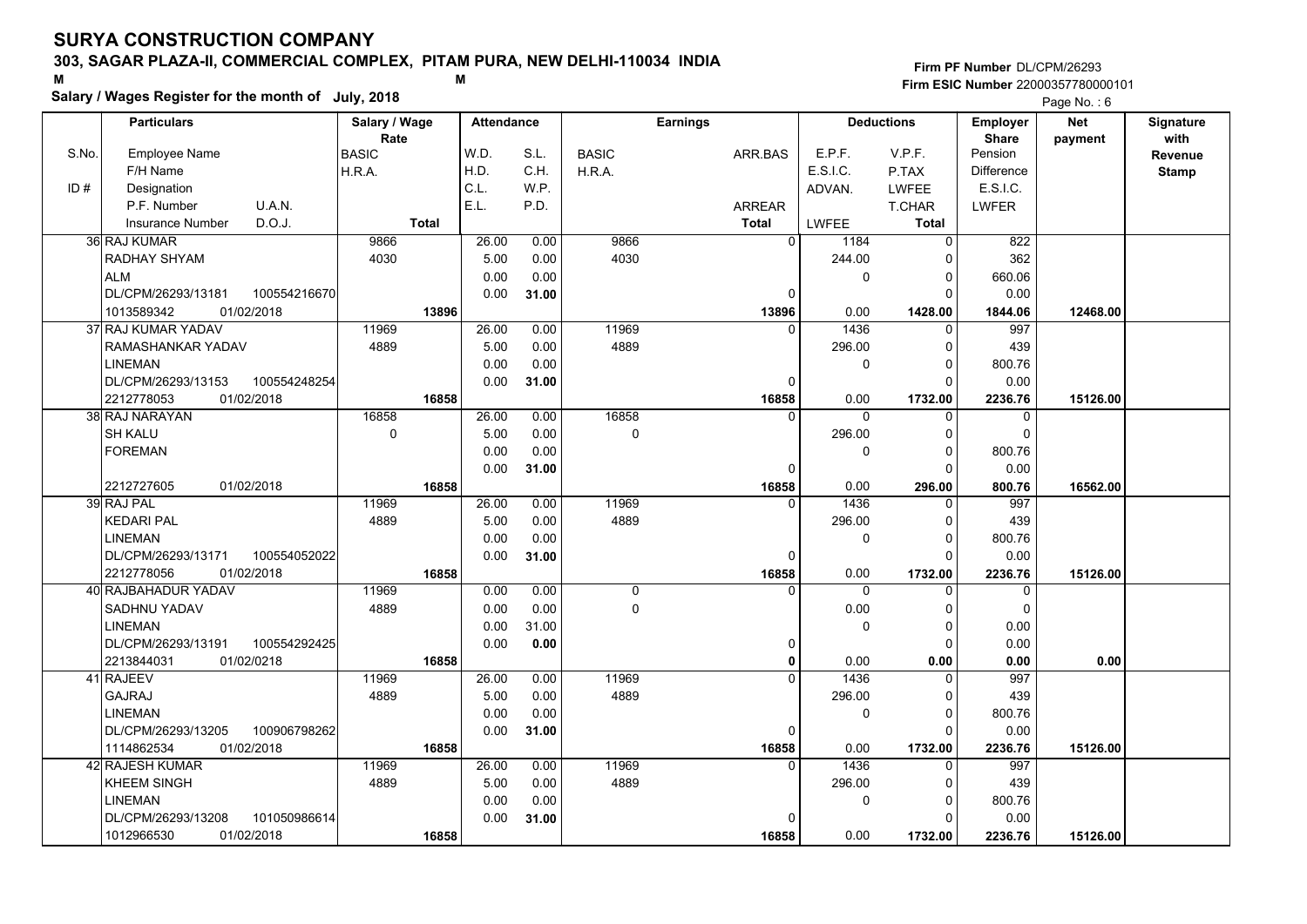## **303, SAGAR PLAZA-II, COMMERCIAL COMPLEX, PITAM PURA, NEW DELHI-110034 INDIA**

**Salary / Wages Register for the month of July, 2018 <sup>M</sup> <sup>M</sup>**

**Firm PF Number**DL/CPM/26293**Firm ESIC Number** 22000357780000101

|       | <b>Particulars</b>                 | Salary / Wage        | <b>Attendance</b> |       |              | <b>Earnings</b> |                              | <b>Deductions</b> | <b>Employer</b>         | <b>Net</b> | Signature       |
|-------|------------------------------------|----------------------|-------------------|-------|--------------|-----------------|------------------------------|-------------------|-------------------------|------------|-----------------|
| S.No. | Employee Name                      | Rate<br><b>BASIC</b> | W.D.              | S.L.  | <b>BASIC</b> | ARR.BAS         | E.P.F.                       | V.P.F.            | <b>Share</b><br>Pension | payment    | with<br>Revenue |
|       | F/H Name                           | H.R.A.               | H.D.              | C.H.  | H.R.A.       |                 | E.S.I.C.                     | P.TAX             | <b>Difference</b>       |            | <b>Stamp</b>    |
| ID#   | Designation                        |                      | C.L.              | W.P.  |              |                 | ADVAN.                       | <b>LWFEE</b>      | E.S.I.C.                |            |                 |
|       | U.A.N.<br>P.F. Number              |                      | E.L.              | P.D.  |              | <b>ARREAR</b>   |                              | T.CHAR            | <b>LWFER</b>            |            |                 |
|       | D.O.J.<br><b>Insurance Number</b>  | <b>Total</b>         |                   |       |              | <b>Total</b>    | <b>LWFEE</b>                 | Total             |                         |            |                 |
|       | 43 RAJINDER PAL                    | 9866                 | 26.00             | 0.00  | 9866         |                 | $\overline{0}$<br>1184       | $\mathbf 0$       | 822                     |            |                 |
|       | SHIV RAM PAL                       | 4030                 | 5.00              | 0.00  | 4030         |                 | 244.00                       | $\mathbf 0$       | 362                     |            |                 |
|       | <b>ALM</b>                         |                      | 0.00              | 0.00  |              |                 | 0                            | $\mathbf 0$       | 660.06                  |            |                 |
|       | DL/CPM/26293/13164<br>100554340859 |                      | 0.00              | 31.00 |              |                 | 0                            | $\Omega$          | 0.00                    |            |                 |
|       | 2204125581<br>01/02/2018           | 13896                |                   |       |              | 13896           | 0.00                         | 1428.00           | 1844.06                 | 12468.00   |                 |
|       | 44 RAJVEER SHARMA                  | 11969                | 26.00             | 0.00  | 11969        |                 | 1436<br>$\Omega$             | $\Omega$          | 997                     |            |                 |
|       | <b>MAM CHAND SHARMA</b>            | 4889                 | 5.00              | 0.00  | 4889         |                 | 296.00                       | $\mathbf 0$       | 439                     |            |                 |
|       | <b>LINEMAN</b>                     |                      | 0.00              | 0.00  |              |                 | 0                            | $\mathbf 0$       | 800.76                  |            |                 |
|       | DL/CPM/26293/13147<br>100554108711 |                      | 0.00              | 31.00 |              |                 | $\Omega$                     | $\Omega$          | 0.00                    |            |                 |
|       | 01/02/2018<br>2212727607           | 16858                |                   |       |              | 16858           | 0.00                         | 1732.00           | 2236.76                 | 15126.00   |                 |
|       | 45 RAKESH SAROHA                   | 11969                | 26.00             | 0.00  | 11969        |                 | 1436<br>$\Omega$             | 0                 | 997                     |            |                 |
|       | <b>RAJAN SINGH</b>                 | 4889                 | 5.00              | 0.00  | 4889         |                 | 296.00                       | $\mathbf 0$       | 439                     |            |                 |
|       | <b>LINEMAN</b>                     |                      | 0.00              | 0.00  |              |                 | 0                            | $\overline{0}$    | 800.76                  |            |                 |
|       | DL/CPM/26293/13189<br>100554223753 |                      | 0.00              | 31.00 |              |                 | 0                            | $\Omega$          | 0.00                    |            |                 |
|       | 2212727608<br>01/02/2018           | 16858                |                   |       |              | 16858           | 0.00                         | 1732.00           | 2236.76                 | 15126.00   |                 |
|       | 46 RAM KHILAWAN                    | 9866                 | 14.00             | 0.00  | 7320         |                 | $\overline{878}$<br>$\Omega$ | $\Omega$          | 610                     |            |                 |
|       | <b>MUNNU</b>                       | 4030                 | 3.00              | 0.00  | 2990         |                 | 181.00                       | $\mathbf 0$       | 268                     |            |                 |
|       | <b>ALM</b>                         |                      | 6.00              | 8.00  |              |                 | 0                            | $\mathbf 0$       | 489.73                  |            |                 |
|       | DL/CPM/26293/13136<br>100554141560 |                      | 0.00              | 23.00 |              |                 | 0                            | $\mathbf 0$       | 0.00                    |            |                 |
|       | 2212727613<br>01/02/2018           | 13896                |                   |       |              | 10310           | 0.00                         | 1059.00           | 1367.73                 | 9251.00    |                 |
|       | 47 RAM NARESH                      | 11969                | 26.00             | 0.00  | 11969        |                 | 1436<br>$\Omega$             | $\Omega$          | 997                     |            |                 |
|       | <b>BRIJNATH</b>                    | 4889                 | 5.00              | 0.00  | 4889         |                 | 296.00                       | $\Omega$          | 439                     |            |                 |
|       | <b>LINEMAN</b>                     |                      | 0.00              | 0.00  |              |                 | 0                            | $\mathbf 0$       | 800.76                  |            |                 |
|       | DL/CPM/26293/13184<br>100553920604 |                      | 0.00              | 31.00 |              |                 | 0                            | $\mathbf 0$       | 0.00                    |            |                 |
|       | 01/02/2018<br>2212804016           | 16858                |                   |       |              | 16858           | 0.00                         | 1732.00           | 2236.76                 | 15126.00   |                 |
|       | 48 RAM SAGAR                       | 16858                | 26.00             | 0.00  | 16858        |                 | $\Omega$<br>$\Omega$         | $\Omega$          | 0                       |            |                 |
|       | SH.SARDAR PAL                      | $\mathbf 0$          | 5.00              | 0.00  | $\mathbf 0$  |                 | 296.00                       | $\mathbf 0$       | $\mathbf 0$             |            |                 |
|       | <b>FOREMAN</b>                     |                      | 0.00              | 0.00  |              |                 | 0                            | $\mathbf 0$       | 800.76                  |            |                 |
|       |                                    |                      | 0.00              | 31.00 |              |                 | $\Omega$                     | $\Omega$          | 0.00                    |            |                 |
|       | 2212727615<br>01/02/2018           | 16858                |                   |       |              | 16858           | 0.00                         | 296.00            | 800.76                  | 16562.00   |                 |
|       | 49 RAM SAROOP                      | 11969                | 26.00             | 0.00  | 11969        |                 | 1436<br>$\Omega$             | $\mathbf 0$       | 997                     |            |                 |
|       | <b>BALI PRASAD YADAV</b>           | 4889                 | 5.00              | 0.00  | 4889         |                 | 296.00                       | 0                 | 439                     |            |                 |
|       | <b>LINEMAN</b>                     |                      | 0.00              | 0.00  |              |                 | 0                            | $\mathbf 0$       | 800.76                  |            |                 |
|       | DL/CPM/26293/13167<br>100553893957 |                      | 0.00              | 31.00 |              |                 | O                            | $\mathbf 0$       | 0.00                    |            |                 |
|       | 2212727616<br>01/02/2018           | 16858                |                   |       |              | 16858           | 0.00                         | 1732.00           | 2236.76                 | 15126.00   |                 |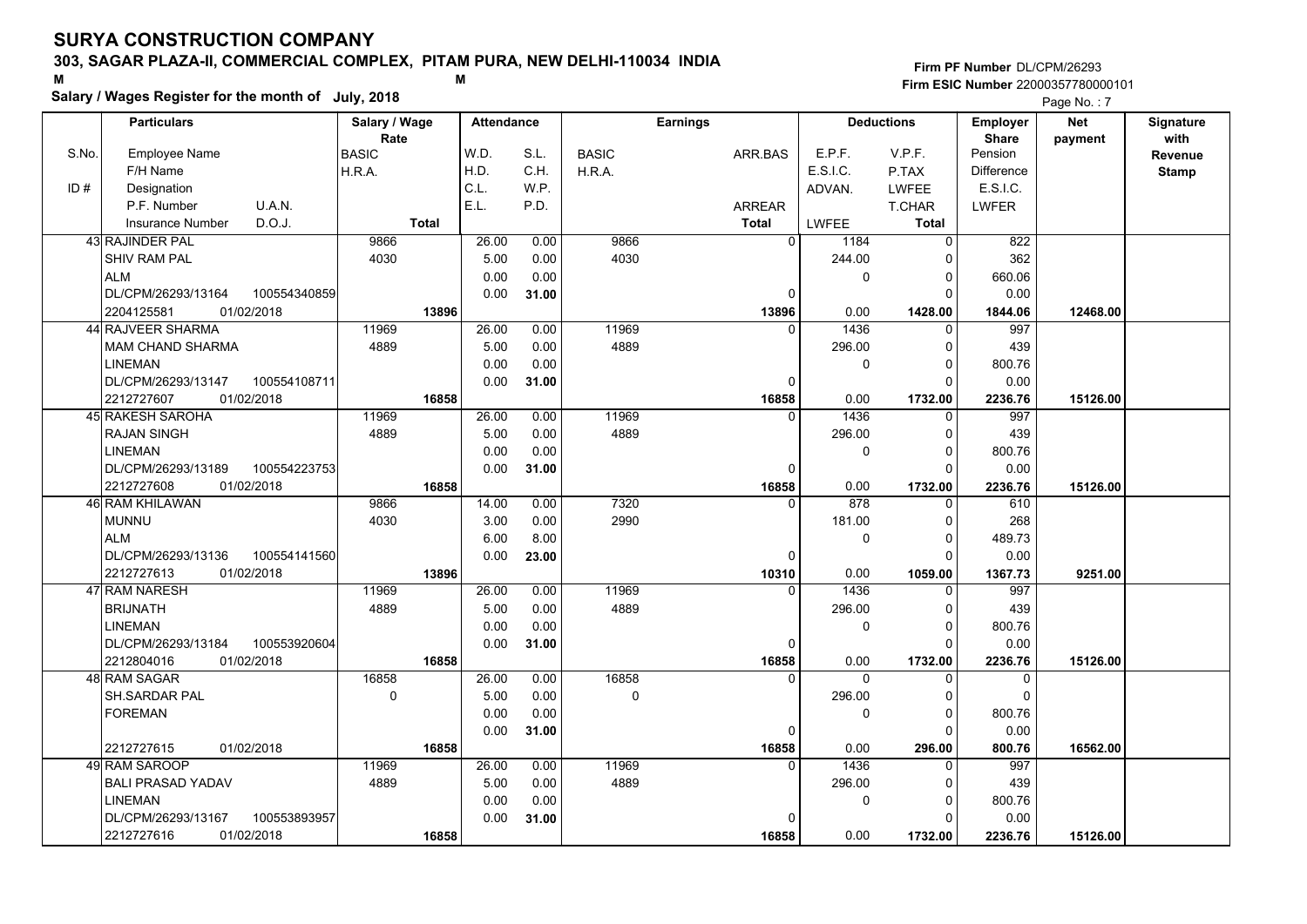## **303, SAGAR PLAZA-II, COMMERCIAL COMPLEX, PITAM PURA, NEW DELHI-110034 INDIA**

**Salary / Wages Register for the month of July, 2018 <sup>M</sup> <sup>M</sup>**

### **Firm PF Number**DL/CPM/26293**Firm ESIC Number** 22000357780000101

|       | <b>Particulars</b>                 | Salary / Wage        | <b>Attendance</b> |       |              | <b>Earnings</b> |          | <b>Deductions</b> | Employer                | <b>Net</b> | Signature       |
|-------|------------------------------------|----------------------|-------------------|-------|--------------|-----------------|----------|-------------------|-------------------------|------------|-----------------|
| S.No. | <b>Employee Name</b>               | Rate<br><b>BASIC</b> | W.D.              | S.L.  | <b>BASIC</b> | ARR.BAS         | E.P.F.   | V.P.F.            | <b>Share</b><br>Pension | payment    | with<br>Revenue |
|       | F/H Name                           | H.R.A.               | H.D.              | C.H.  | H.R.A.       |                 | E.S.I.C. | P.TAX             | <b>Difference</b>       |            | <b>Stamp</b>    |
| ID#   | Designation                        |                      | C.L.              | W.P.  |              |                 | ADVAN.   | <b>LWFEE</b>      | E.S.I.C.                |            |                 |
|       | U.A.N.<br>P.F. Number              |                      | E.L.              | P.D.  |              | <b>ARREAR</b>   |          | T.CHAR            | <b>LWFER</b>            |            |                 |
|       | D.O.J.<br><b>Insurance Number</b>  | <b>Total</b>         |                   |       |              | <b>Total</b>    | LWFEE    | <b>Total</b>      |                         |            |                 |
|       | 50 RAM SUMER                       | 9866                 | 26.00             | 0.00  | 9866         | $\Omega$        | 1184     | $\Omega$          | 822                     |            |                 |
|       | RAJA RAM                           | 4030                 | 5.00              | 0.00  | 4030         |                 | 244.00   | 0                 | 362                     |            |                 |
|       | <b>ALM</b>                         |                      | 0.00              | 0.00  |              |                 | 0        | $\Omega$          | 660.06                  |            |                 |
|       | DL/CPM/26293/13137<br>100865883189 |                      | 0.00              | 31.00 |              | $\mathbf{0}$    |          | $\Omega$          | 0.00                    |            |                 |
|       | 2212727618<br>01/02/2018           | 13896                |                   |       |              | 13896           | 0.00     | 1428.00           | 1844.06                 | 12468.00   |                 |
|       | 51 RAM SURAT YADAV                 | 11969                | 26.00             | 0.00  | 11969        | $\Omega$        | 1436     | $\Omega$          | 997                     |            |                 |
|       | DHAN YADAV                         | 4889                 | 5.00              | 0.00  | 4889         |                 | 296.00   | $\Omega$          | 439                     |            |                 |
|       | <b>LINEMAN</b>                     |                      | 0.00              | 0.00  |              |                 | 0        | 0                 | 800.76                  |            |                 |
|       | DL/CPM/26293/13177<br>100553951957 |                      | 0.00              | 31.00 |              | $\Omega$        |          | $\Omega$          | 0.00                    |            |                 |
|       | 2213229064<br>01/02/2018           | 16858                |                   |       |              | 16858           | 0.00     | 1732.00           | 2236.76                 | 15126.00   |                 |
|       | 52 RAMESH YADAV                    | 11969                | 26.00             | 0.00  | 11969        | $\Omega$        | 1436     | $\Omega$          | 997                     |            |                 |
|       | <b>ORI YADAV</b>                   | 4889                 | 5.00              | 0.00  | 4889         |                 | 296.00   | $\Omega$          | 439                     |            |                 |
|       | <b>LINEMAN</b>                     |                      | 0.00              | 0.00  |              |                 | 0        | $\Omega$          | 800.76                  |            |                 |
|       | DL/CPM/26293/13232<br>100554181326 |                      | 0.00              | 31.00 |              | $\Omega$        |          | $\Omega$          | 0.00                    |            |                 |
|       | 2212727612<br>01/02/2018           | 16858                |                   |       |              | 16858           | 0.00     | 1732.00           | 2236.76                 | 15126.00   |                 |
|       | 53 RAMU CHAUHAN                    | 9866                 | 26.00             | 0.00  | 9866         | $\Omega$        | 1184     | $\Omega$          | 822                     |            |                 |
|       | MAHKU CHUHAN                       | 4030                 | 5.00              | 0.00  | 4030         |                 | 244.00   | $\Omega$          | 362                     |            |                 |
|       | <b>ALM</b>                         |                      | 0.00              | 0.00  |              |                 | 0        | $\Omega$          | 660.06                  |            |                 |
|       | 100554105713<br>DL/CPM/26293/13173 |                      | 0.00              | 31.00 |              | $\Omega$        |          | O                 | 0.00                    |            |                 |
|       | 2212778067<br>01/02/2018           | 13896                |                   |       |              | 13896           | 0.00     | 1428.00           | 1844.06                 | 12468.00   |                 |
|       | 54 RANJEET                         | 11969                | 26.00             | 0.00  | 11969        | $\Omega$        | 1436     |                   | 997                     |            |                 |
|       | <b>MAHADEV PASWAN</b>              | 4889                 | 5.00              | 0.00  | 4889         |                 | 296.00   | $\Omega$          | 439                     |            |                 |
|       | <b>LINEMAN</b>                     |                      | 0.00              | 0.00  |              |                 | 0        | 0                 | 800.76                  |            |                 |
|       | DL/CPM/26293/13158<br>100554100132 |                      | 0.00              | 31.00 |              | 0               |          | $\Omega$          | 0.00                    |            |                 |
|       | 01/02/2018<br>2012894467           | 16858                |                   |       |              | 16858           | 0.00     | 1732.00           | 2236.76                 | 15126.00   |                 |
|       | 55 RANJEET KUMAR                   | 9866                 | 26.00             | 0.00  | 9866         | $\Omega$        | 1184     | $\Omega$          | 822                     |            |                 |
|       | <b>BASU DEV</b>                    | 4030                 | 5.00              | 0.00  | 4030         |                 | 244.00   | $\Omega$          | 362                     |            |                 |
|       | <b>ALM</b>                         |                      | 0.00              | 0.00  |              |                 | 0        | $\mathbf{0}$      | 660.06                  |            |                 |
|       | 100553900347<br>DL/CPM/26293/13261 |                      | 0.00              | 31.00 |              | 0               |          | $\Omega$          | 0.00                    |            |                 |
|       | 2212727619<br>01/02/2018           | 13896                |                   |       |              | 13896           | 0.00     | 1428.00           | 1844.06                 | 12468.00   |                 |
|       | 56 RAVINDER PAL                    | 11969                | 26.00             | 0.00  | 11969        | $\Omega$        | 1436     | $\Omega$          | 997                     |            |                 |
|       | <b>SARDAR PAL</b>                  | 4889                 | 5.00              | 0.00  | 4889         |                 | 296.00   | $\Omega$          | 439                     |            |                 |
|       | <b>LINEMAN</b>                     |                      | 0.00              | 0.00  |              |                 | 0        | $\Omega$          | 800.76                  |            |                 |
|       | DL/CPM/26293/13148<br>100554305033 |                      | 0.00              | 31.00 |              | $\Omega$        |          | $\Omega$          | 0.00                    |            |                 |
|       | 2212727621<br>01/02/2018           | 16858                |                   |       |              | 16858           | 0.00     | 1732.00           | 2236.76                 | 15126.00   |                 |
|       |                                    |                      |                   |       |              |                 |          |                   |                         |            |                 |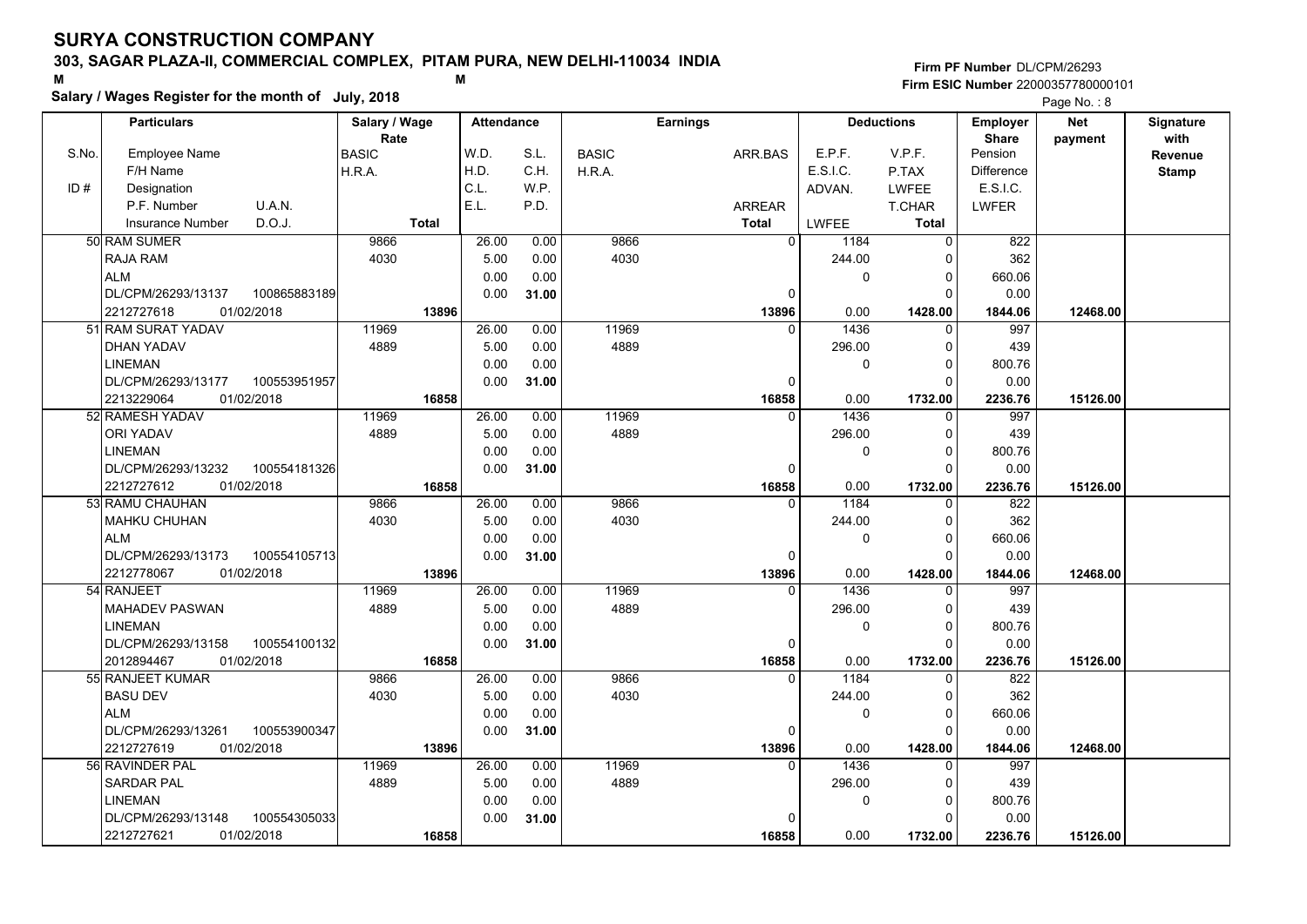## **303, SAGAR PLAZA-II, COMMERCIAL COMPLEX, PITAM PURA, NEW DELHI-110034 INDIA**

**Salary / Wages Register for the month of July, 2018 <sup>M</sup> <sup>M</sup>**

### **Firm PF Number**DL/CPM/26293**Firm ESIC Number** 22000357780000101

|       | <b>Particulars</b>                 | Salary / Wage        | <b>Attendance</b> |       |              | <b>Earnings</b> |          | <b>Deductions</b> | Employer          | <b>Net</b> | Signature       |
|-------|------------------------------------|----------------------|-------------------|-------|--------------|-----------------|----------|-------------------|-------------------|------------|-----------------|
| S.No. | <b>Employee Name</b>               | Rate<br><b>BASIC</b> | W.D.              | S.L.  | <b>BASIC</b> | ARR.BAS         | E.P.F.   | V.P.F.            | Share<br>Pension  | payment    | with<br>Revenue |
|       | F/H Name                           | H.R.A.               | H.D.              | C.H.  | H.R.A.       |                 | E.S.I.C. | P.TAX             | <b>Difference</b> |            | Stamp           |
| ID#   | Designation                        |                      | C.L.              | W.P.  |              |                 | ADVAN.   | LWFEE             | E.S.I.C.          |            |                 |
|       | U.A.N.<br>P.F. Number              |                      | E.L.              | P.D.  |              | <b>ARREAR</b>   |          | T.CHAR            | LWFER             |            |                 |
|       | D.O.J.<br>Insurance Number         | <b>Total</b>         |                   |       |              | <b>Total</b>    | LWFEE    | <b>Total</b>      |                   |            |                 |
|       | 57 SACHIN KUMAR SHARMA             | 17040                | 26.00             | 0.00  | 17040        | $\Omega$        | 0        | $\Omega$          | 0                 |            |                 |
|       | SH.NARESH SHARMA                   | 6960                 | 5.00              | 0.00  | 6960         |                 | 0.00     | $\Omega$          | $\mathbf 0$       |            |                 |
|       | <b>SUPERVISOR</b>                  |                      | 0.00              | 0.00  |              |                 | 0        | 0                 | 0.00              |            |                 |
|       |                                    |                      | 0.00              | 31.00 |              | 0               |          | $\Omega$          | 0.00              |            |                 |
|       | <b>EXEMPTED</b><br>01/02/2018      | 24000                |                   |       |              | 24000           | 0.00     | 0.00              | 0.00              | 24000.00   |                 |
|       | 58 SACHIN RUHELA                   | 9866                 | 20.00             | 0.00  | 7638         | $\Omega$        | 917      | $\Omega$          | 636               |            |                 |
|       | LAXMAN SINGH RUHELA                | 4030                 | 4.00              | 0.00  | 3120         |                 | 189.00   | $\mathbf 0$       | 281               |            |                 |
|       | <b>ALM</b>                         |                      | 0.00              | 7.00  |              |                 | 0        | $\Omega$          | 511.01            |            |                 |
|       | DL/CPM/26293/13143<br>100554085865 |                      | 0.00              | 24.00 |              | 0               |          | $\Omega$          | 0.00              |            |                 |
|       | 2212778081<br>01/02/2018           | 13896                |                   |       |              | 10758           | 0.00     | 1106.00           | 1428.01           | 9652.00    |                 |
|       | 59 SANDEEP KUMAR                   | 9866                 | 26.00             | 0.00  | 9866         | $\Omega$        | 1184     | $\Omega$          | 822               |            |                 |
|       | <b>ROHTASH SINGH</b>               | 4030                 | 5.00              | 0.00  | 4030         |                 | 244.00   | $\Omega$          | 362               |            |                 |
|       | <b>ALM</b>                         |                      | 0.00              | 0.00  |              |                 | 0        | $\mathbf 0$       | 660.06            |            |                 |
|       | DL/CPM/26293/13215<br>100554284008 |                      | 0.00              | 31.00 |              | $\mathbf{0}$    |          | $\Omega$          | 0.00              |            |                 |
|       | 1013583465<br>01/02/2018           | 13896                |                   |       |              | 13896           | 0.00     | 1428.00           | 1844.06           | 12468.00   |                 |
|       | 60 SANJAY                          | 9866                 | 26.00             | 0.00  | 9866         | $\Omega$        | 1184     | $\Omega$          | 822               |            |                 |
|       | <b>BISHAMBER SINGH</b>             | 4030                 | 5.00              | 0.00  | 4030         |                 | 244.00   | $\Omega$          | 362               |            |                 |
|       | <b>ALM</b>                         |                      | 0.00              | 0.00  |              |                 | 0        | $\Omega$          | 660.06            |            |                 |
|       | 101024970257<br>DL/CPM/26293/13207 |                      | 0.00              | 31.00 |              | 0               |          | $\Omega$          | 0.00              |            |                 |
|       | 1013583422<br>01/02/2018           | 13896                |                   |       |              | 13896           | 0.00     | 1428.00           | 1844.06           | 12468.00   |                 |
|       | 61 SARVAN PAL                      | 9866                 | 26.00             | 0.00  | 9866         | $\Omega$        | 1184     | $\Omega$          | 822               |            |                 |
|       | <b>RAM SAGAR</b>                   | 4030                 | 5.00              | 0.00  | 4030         |                 | 244.00   | $\Omega$          | 362               |            |                 |
|       | <b>ALM</b>                         |                      | 0.00              | 0.00  |              |                 | 0        | $\mathbf 0$       | 660.06            |            |                 |
|       | 100879959745<br>DL/CPM/26293/13203 |                      | 0.00              | 31.00 |              | 0               |          | $\Omega$          | 0.00              |            |                 |
|       | 01/02/2018<br>1013585115           | 13896                |                   |       |              | 13896           | 0.00     | 1428.00           | 1844.06           | 12468.00   |                 |
|       | 62 SATPAL RANGEELA                 | 11969                | 26.00             | 0.00  | 11969        | $\Omega$        | 1436     | $\Omega$          | 997               |            |                 |
|       | OMI                                | 4889                 | 5.00              | 0.00  | 4889         |                 | 296.00   | 0                 | 439               |            |                 |
|       | <b>LINEMAN</b>                     |                      | 0.00              | 0.00  |              |                 | 0        | 0                 | 800.76            |            |                 |
|       | DL/CPM/26293/13182<br>100865016247 |                      | 0.00              | 31.00 |              | 0               |          | $\Omega$          | 0.00              |            |                 |
|       | 2212778090<br>01/02/2018           | 16858                |                   |       |              | 16858           | 0.00     | 1732.00           | 2236.76           | 15126.00   |                 |
|       | 63 SATYA NARAYAN                   | 9866                 | 26.00             | 0.00  | 9866         | $\Omega$        | 1184     | $\Omega$          | 822               |            |                 |
|       | <b>DEVTADIN</b>                    | 4030                 | 5.00              | 0.00  | 4030         |                 | 244.00   | 0                 | 362               |            |                 |
|       | <b>ALM</b>                         |                      | 0.00              | 0.00  |              |                 | 0        | $\Omega$          | 660.06            |            |                 |
|       | DL/CPM/26293/13138<br>100553951612 |                      | 0.00              | 31.00 |              | $\Omega$        |          | $\Omega$          | 0.00              |            |                 |
|       | 2212727623<br>01/02/2018           | 13896                |                   |       |              | 13896           | 0.00     | 1428.00           | 1844.06           | 12468.00   |                 |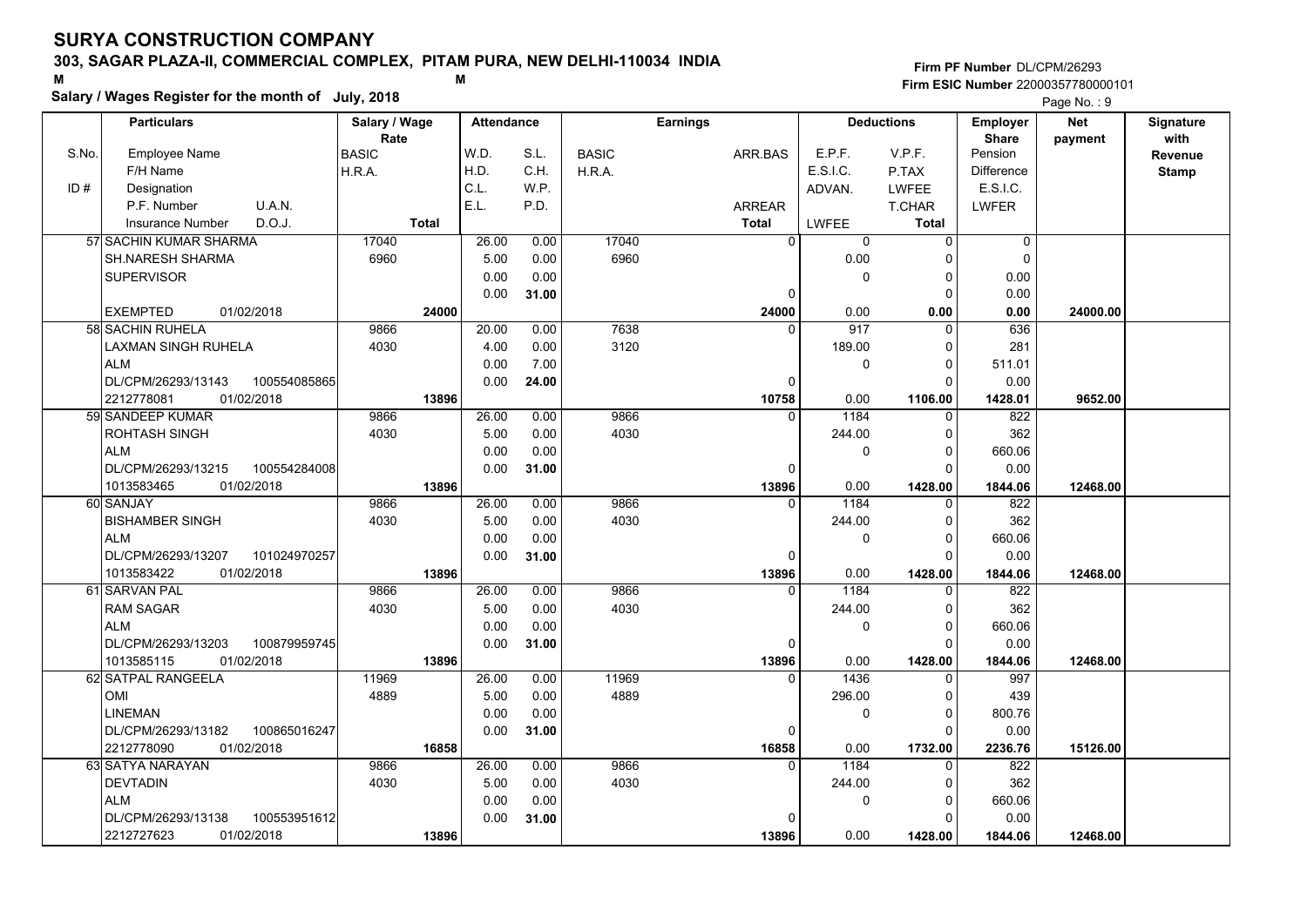## **303, SAGAR PLAZA-II, COMMERCIAL COMPLEX, PITAM PURA, NEW DELHI-110034 INDIA**

**Salary / Wages Register for the month of July, 2018 <sup>M</sup> <sup>M</sup>**

### **Firm PF Number**DL/CPM/26293**Firm ESIC Number** 22000357780000101

|       | <b>Particulars</b>                 | Salary / Wage          | <b>Attendance</b> |       |              | <b>Earnings</b> |                                | <b>Deductions</b> | <b>Employer</b>         | Net      | Signature    |
|-------|------------------------------------|------------------------|-------------------|-------|--------------|-----------------|--------------------------------|-------------------|-------------------------|----------|--------------|
| S.No. | Employee Name                      | Rate                   | W.D.              | S.L.  | <b>BASIC</b> |                 | E.P.F.                         | V.P.F.            | <b>Share</b><br>Pension | payment  | with         |
|       | F/H Name                           | <b>BASIC</b><br>H.R.A. | H.D.              | C.H.  | H.R.A.       | ARR.BAS         | E.S.I.C.                       | P.TAX             | <b>Difference</b>       |          | Revenue      |
| ID#   | Designation                        |                        | C.L.              | W.P.  |              |                 | ADVAN.                         | <b>LWFEE</b>      | E.S.I.C.                |          | <b>Stamp</b> |
|       | U.A.N.<br>P.F. Number              |                        | E.L.              | P.D.  |              | <b>ARREAR</b>   |                                | T.CHAR            | <b>LWFER</b>            |          |              |
|       | D.O.J.                             | <b>Total</b>           |                   |       |              | <b>Total</b>    |                                | <b>Total</b>      |                         |          |              |
|       | <b>Insurance Number</b>            | 11969                  |                   |       | 11969        |                 | <b>LWFEE</b><br>$\overline{0}$ |                   | 997                     |          |              |
|       | 64 SHIV KUMAR                      |                        | 26.00             | 0.00  |              |                 | 1436                           | $\mathbf 0$       |                         |          |              |
|       | <b>LAXMAN PRASAD</b>               | 4889                   | 5.00              | 0.00  | 4889         |                 | 296.00                         | 0                 | 439                     |          |              |
|       | <b>LINEMAN</b>                     |                        | 0.00              | 0.00  |              |                 | 0                              | $\Omega$          | 800.76                  |          |              |
|       | DL/CPM/26293/13166<br>100554085590 |                        | 0.00              | 31.00 |              |                 | 0                              | $\Omega$          | 0.00                    |          |              |
|       | 2212727626<br>01/02/2018           | 16858                  |                   |       |              | 16858           | 0.00                           | 1732.00           | 2236.76                 | 15126.00 |              |
|       | 65 SHIV NARAYAN                    | 11969                  | 26.00             | 0.00  | 11969        |                 | 1436<br>$\Omega$               | $\Omega$          | 997                     |          |              |
|       | KALLU                              | 4889                   | 5.00              | 0.00  | 4889         |                 | 296.00                         | $\Omega$          | 439                     |          |              |
|       | <b>LINEMAN</b>                     |                        | 0.00              | 0.00  |              |                 | 0                              | $\mathbf 0$       | 800.76                  |          |              |
|       | DL/CPM/26293/13139<br>100554040850 |                        | 0.00              | 31.00 |              |                 | $\mathbf{0}$                   | $\Omega$          | 0.00                    |          |              |
|       | 2212727628<br>01/02/2018           | 16858                  |                   |       |              | 16858           | 0.00                           | 1732.00           | 2236.76                 | 15126.00 |              |
|       | 66 SHREE CHAND                     | 9866                   | 26.00             | 0.00  | 9866         |                 | 1184<br>$\Omega$               | $\Omega$          | 822                     |          |              |
|       | <b>HARGYAN SINGH</b>               | 4030                   | 5.00              | 0.00  | 4030         |                 | 244.00                         | $\Omega$          | 362                     |          |              |
|       | <b>ALM</b>                         |                        | 0.00              | 0.00  |              |                 | 0                              | $\Omega$          | 660.06                  |          |              |
|       | DL/CPM/26293/13168<br>100553999510 |                        | 0.00              | 31.00 |              |                 | 0                              | $\Omega$          | 0.00                    |          |              |
|       | 01/02/2018<br>2212727630           | 13896                  |                   |       |              | 13896           | 0.00                           | 1428.00           | 1844.06                 | 12468.00 |              |
|       | 67 SHRIDHAR                        | 16858                  | 26.00             | 0.00  | 16858        |                 | $\mathbf{0}$<br>0              | $\mathbf 0$       | $\mathbf 0$             |          |              |
|       | SH GANESH YADAV                    | $\mathbf 0$            | 5.00              | 0.00  | 0            |                 | 296.00                         | 0                 | $\Omega$                |          |              |
|       | <b>FOREMAN</b>                     |                        | 0.00              | 0.00  |              |                 | 0                              | $\Omega$          | 800.76                  |          |              |
|       |                                    |                        | 0.00              | 31.00 |              |                 | $\Omega$                       | $\Omega$          | 0.00                    |          |              |
|       | 01/02/2018<br>2212727631           | 16858                  |                   |       |              | 16858           | 0.00                           | 296.00            | 800.76                  | 16562.00 |              |
|       | 68 SHYAM LAL                       | 11969                  | 26.00             | 0.00  | 11969        |                 | 1436<br>$\Omega$               | $\Omega$          | 997                     |          |              |
|       | <b>CHANDER BHAN</b>                | 4889                   | 5.00              | 0.00  | 4889         |                 | 296.00                         | 0                 | 439                     |          |              |
|       | <b>LINEMAN</b>                     |                        | 0.00              | 0.00  |              |                 | 0                              | $\Omega$          | 800.76                  |          |              |
|       | DL/CPM/26293/13155<br>100553926068 |                        | 0.00              | 31.00 |              |                 | $\Omega$                       | $\Omega$          | 0.00                    |          |              |
|       | 2212731715<br>01/02/2018           | 16858                  |                   |       |              | 16858           | 0.00                           | 1732.00           | 2236.76                 | 15126.00 |              |
|       | 69 SIVASANKAR                      | 9866                   | 26.00             | 0.00  | 9866         |                 | 1184<br>$\Omega$               | 0                 | 822                     |          |              |
|       | <b>DEVTA DEEN</b>                  | 4030                   | 5.00              | 0.00  | 4030         |                 | 244.00                         | $\Omega$          | 362                     |          |              |
|       | <b>ALM</b>                         |                        | 0.00              | 0.00  |              |                 | 0                              | $\Omega$          | 660.06                  |          |              |
|       | 100553951599<br>DL/CPM/26293/13195 |                        | 0.00              | 31.00 |              |                 | 0                              | $\Omega$          | 0.00                    |          |              |
|       | 01/02/2018<br>2214020859           | 13896                  |                   |       |              | 13896           | 0.00                           | 1428.00           | 1844.06                 | 12468.00 |              |
|       | 70 SOMPAL SINGH                    | 9866                   | 26.00             | 0.00  | 9866         |                 | 1184<br>$\Omega$               | 0                 | 822                     |          |              |
|       | TOTA RAM                           | 4030                   | 5.00              | 0.00  | 4030         |                 | 244.00                         | $\Omega$          | 362                     |          |              |
|       | <b>ALM</b>                         |                        | 0.00              | 0.00  |              |                 | 0                              | 0                 | 660.06                  |          |              |
|       | DL/CPM/26293/13180<br>100554397744 |                        | 0.00              | 31.00 |              |                 | $\Omega$                       | $\Omega$          | 0.00                    |          |              |
|       | 2212727633<br>01/02/2018           | 13896                  |                   |       |              | 13896           | 0.00                           | 1428.00           | 1844.06                 | 12468.00 |              |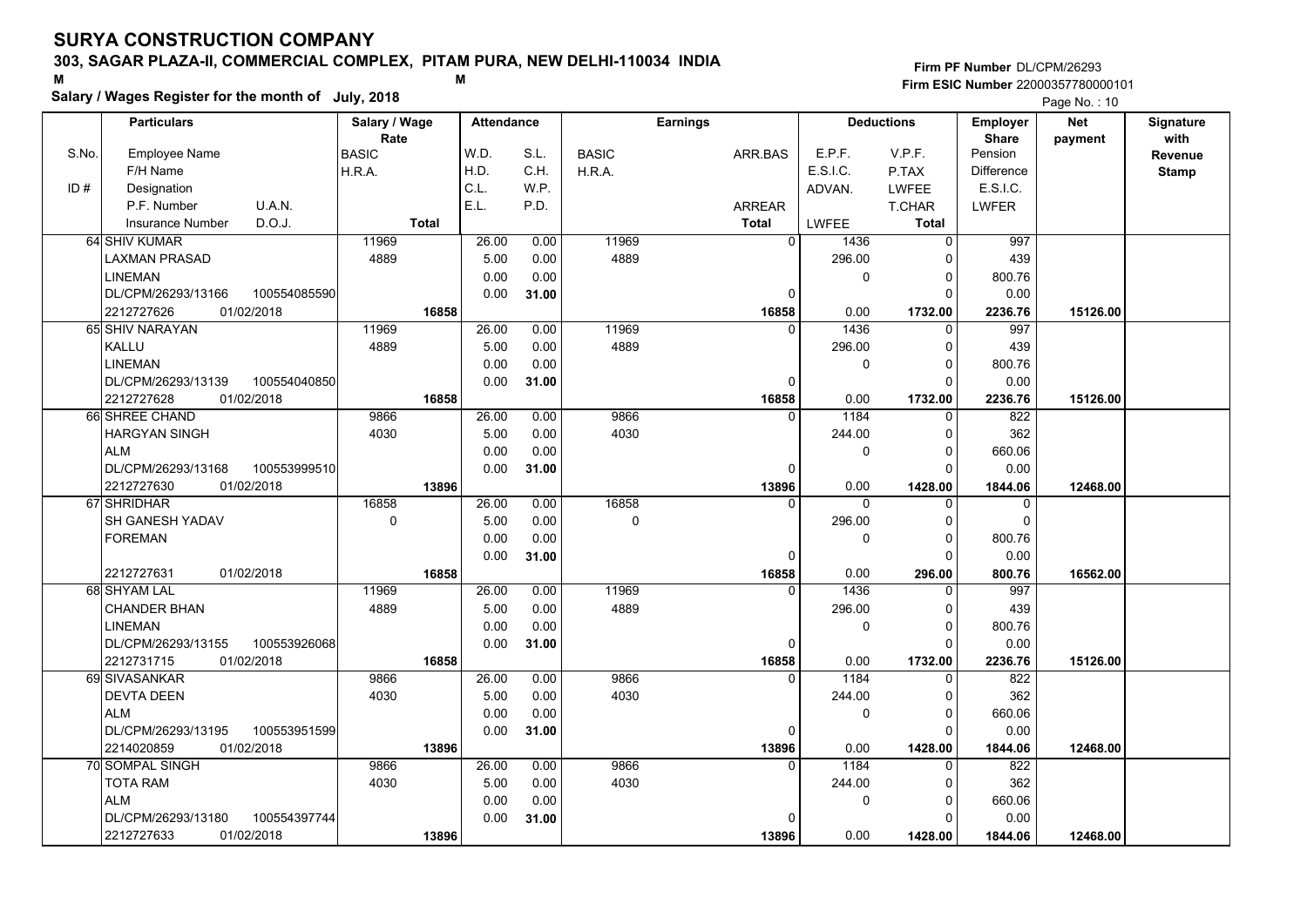## **303, SAGAR PLAZA-II, COMMERCIAL COMPLEX, PITAM PURA, NEW DELHI-110034 INDIA**

**Salary / Wages Register for the month of July, 2018 <sup>M</sup> <sup>M</sup>**

### **Firm PF Number**DL/CPM/26293**Firm ESIC Number** 22000357780000101

|       | <b>Particulars</b>                 | Salary / Wage        | <b>Attendance</b> |       |              | <b>Earnings</b> |          | <b>Deductions</b> | Employer                | <b>Net</b> | Signature       |
|-------|------------------------------------|----------------------|-------------------|-------|--------------|-----------------|----------|-------------------|-------------------------|------------|-----------------|
| S.No. | Employee Name                      | Rate<br><b>BASIC</b> | W.D.              | S.L.  | <b>BASIC</b> | ARR.BAS         | E.P.F.   | V.P.F.            | <b>Share</b><br>Pension | payment    | with<br>Revenue |
|       | F/H Name                           | H.R.A.               | H.D.              | C.H.  | H.R.A.       |                 | E.S.I.C. | P.TAX             | <b>Difference</b>       |            | <b>Stamp</b>    |
| ID#   | Designation                        |                      | C.L.              | W.P.  |              |                 | ADVAN.   | <b>LWFEE</b>      | E.S.I.C.                |            |                 |
|       | U.A.N.<br>P.F. Number              |                      | E.L.              | P.D.  |              | ARREAR          |          | T.CHAR            | <b>LWFER</b>            |            |                 |
|       | D.O.J.<br><b>Insurance Number</b>  | <b>Total</b>         |                   |       |              | <b>Total</b>    | LWFEE    | <b>Total</b>      |                         |            |                 |
|       | 71 SONE LAL                        | 9866                 | 26.00             | 0.00  | 9866         | $\overline{0}$  | 1184     | 0                 | 822                     |            |                 |
|       | <b>JAGDISH PRASAD</b>              | 4030                 | 5.00              | 0.00  | 4030         |                 | 244.00   | 0                 | 362                     |            |                 |
|       | <b>ALM</b>                         |                      | 0.00              | 0.00  |              |                 | 0        | $\mathbf 0$       | 660.06                  |            |                 |
|       | DL/CPM/26293/13176<br>100554016682 |                      | 0.00              | 31.00 |              | $\Omega$        |          | $\Omega$          | 0.00                    |            |                 |
|       | 2212815710<br>01/02/2018           | 13896                |                   |       |              | 13896           | 0.00     | 1428.00           | 1844.06                 | 12468.00   |                 |
|       | 72 SONU                            | 11969                | 26.00             | 0.00  | 11969        | $\Omega$        | 1436     | 0                 | 997                     |            |                 |
|       | <b>JAYPAL</b>                      | 4889                 | 5.00              | 0.00  | 4889         |                 | 296.00   | $\mathbf 0$       | 439                     |            |                 |
|       | <b>LINEMAN</b>                     |                      | 0.00              | 0.00  |              |                 | 0        | $\mathbf 0$       | 800.76                  |            |                 |
|       | DL/CPM/26293/13210<br>101112215587 |                      | 0.00              | 31.00 |              | 0               |          | $\mathbf 0$       | 0.00                    |            |                 |
|       | 1115089021<br>01/02/2018           | 16858                |                   |       |              | 16858           | 0.00     | 1732.00           | 2236.76                 | 15126.00   |                 |
|       | <b>73 SUBHASH SINGH</b>            | 11969                | 26.00             | 0.00  | 11969        | $\Omega$        | 1436     | 0                 | 997                     |            |                 |
|       | <b>BALWANT SINGH</b>               | 4889                 | 5.00              | 0.00  | 4889         |                 | 296.00   | $\mathbf 0$       | 439                     |            |                 |
|       | <b>LINEMAN</b>                     |                      | 0.00              | 0.00  |              |                 | 0        | $\mathbf 0$       | 800.76                  |            |                 |
|       | DL/CPM/26293/13174<br>100553895909 |                      | 0.00              | 31.00 |              | $\Omega$        |          | $\Omega$          | 0.00                    |            |                 |
|       | 2212778099<br>01/02/2018           | 16858                |                   |       |              | 16858           | 0.00     | 1732.00           | 2236.76                 | 15126.00   |                 |
|       | <b>74 SUBHASH YADAV</b>            | 11969                | 26.00             | 0.00  | 11969        | $\Omega$        | 1436     | $\mathbf 0$       | 997                     |            |                 |
|       | <b>BANSU YADAV</b>                 | 4889                 | 5.00              | 0.00  | 4889         |                 | 296.00   | $\mathbf 0$       | 439                     |            |                 |
|       | <b>LINEMAN</b>                     |                      | 0.00              | 0.00  |              |                 | 0        | $\mathbf 0$       | 800.76                  |            |                 |
|       | DL/CPM/26293/13149<br>100859072541 |                      | 0.00              | 31.00 |              | $\Omega$        |          | $\mathbf 0$       | 0.00                    |            |                 |
|       | 2212731717<br>01/02/2018           | 16858                |                   |       |              | 16858           | 0.00     | 1732.00           | 2236.76                 | 15126.00   |                 |
|       | <b>75 SUKHBIR SINGH</b>            | 9866                 | 26.00             | 0.00  | 9866         | $\Omega$        | 1184     | $\Omega$          | 822                     |            |                 |
|       | VIJAY PAL SINGH                    | 4030                 | 5.00              | 0.00  | 4030         |                 | 244.00   | $\mathbf 0$       | 362                     |            |                 |
|       | <b>ALM</b>                         |                      | 0.00              | 0.00  |              |                 | 0        | $\mathbf 0$       | 660.06                  |            |                 |
|       | DL/CPM/26293/13178<br>100554419717 |                      | 0.00              | 31.00 |              | 0               |          | $\mathbf 0$       | 0.00                    |            |                 |
|       | 1012769880<br>01/02/2018           | 13896                |                   |       |              | 13896           | 0.00     | 1428.00           | 1844.06                 | 12468.00   |                 |
|       | 76 SUMIT                           | 17040                | 26.00             | 0.00  | 17040        | $\Omega$        | $\Omega$ | $\Omega$          | $\mathbf 0$             |            |                 |
|       | SH HARBIR SINGH CHAND              | 6960                 | 5.00              | 0.00  | 6960         |                 | 0.00     | $\mathbf 0$       | $\Omega$                |            |                 |
|       | <b>SUPERVISOR</b>                  |                      | 0.00              | 0.00  |              |                 | 0        | $\mathbf 0$       | 0.00                    |            |                 |
|       |                                    |                      | 0.00              | 31.00 |              | 0               |          | $\mathbf 0$       | 0.00                    |            |                 |
|       | <b>EXEMPTED</b><br>01/02/2018      | 24000                |                   |       |              | 24000           | 0.00     | 0.00              | 0.00                    | 24000.00   |                 |
|       | 77 SUNIL                           | 11969                | 17.00             | 0.00  | 7722         | $\Omega$        | 927      | $\mathbf 0$       | 643                     |            |                 |
|       | <b>RAM KUMAR</b>                   | 4889                 | 3.00              | 0.00  | 3154         |                 | 191.00   | $\mathbf 0$       | 284                     |            |                 |
|       | <b>LINEMAN</b>                     |                      | 0.00              | 11.00 |              |                 | 0        | $\mathbf 0$       | 516.61                  |            |                 |
|       | DL/CPM/26293/13211<br>100458417024 |                      | 0.00              | 20.00 |              | $\Omega$        |          | $\Omega$          | 0.00                    |            |                 |
|       | 01/02/2018<br>1013742900           | 16858                |                   |       |              | 10876           | 0.00     | 1118.00           | 1443.61                 | 9758.00    |                 |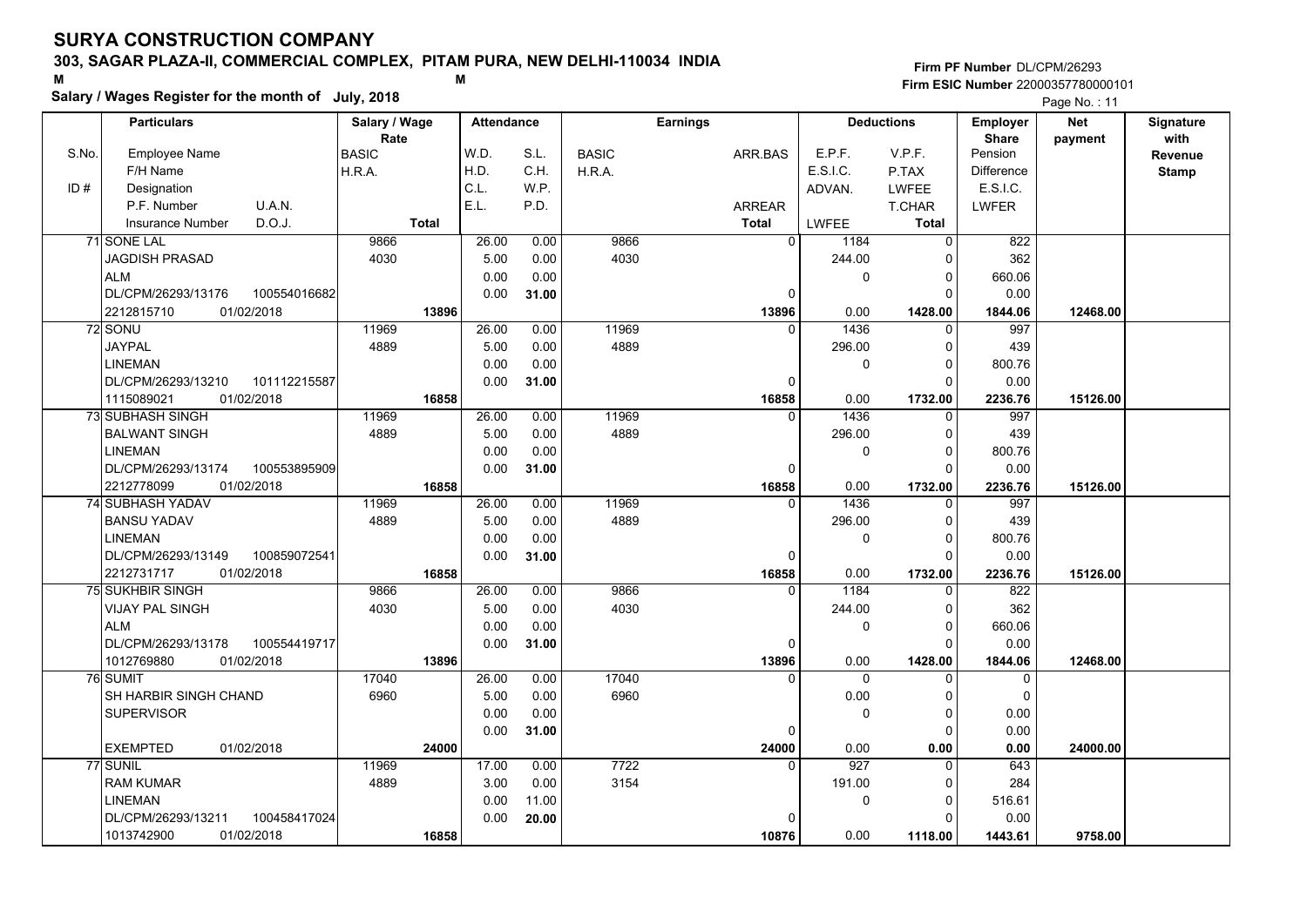## **303, SAGAR PLAZA-II, COMMERCIAL COMPLEX, PITAM PURA, NEW DELHI-110034 INDIA**

**Salary / Wages Register for the month of July, 2018 <sup>M</sup> <sup>M</sup>**

### **Firm PF Number**DL/CPM/26293**Firm ESIC Number** 22000357780000101

|       | <b>Particulars</b>                            | Salary / Wage        | <b>Attendance</b> |       |              | <b>Earnings</b> |                          | <b>Deductions</b> | <b>Employer</b>         | <b>Net</b> | Signature       |
|-------|-----------------------------------------------|----------------------|-------------------|-------|--------------|-----------------|--------------------------|-------------------|-------------------------|------------|-----------------|
| S.No. | <b>Employee Name</b>                          | Rate<br><b>BASIC</b> | W.D.              | S.L.  | <b>BASIC</b> | ARR.BAS         | E.P.F.                   | V.P.F.            | <b>Share</b><br>Pension | payment    | with<br>Revenue |
|       | F/H Name                                      | H.R.A.               | H.D.              | C.H.  | H.R.A.       |                 | E.S.I.C.                 | P.TAX             | Difference              |            | <b>Stamp</b>    |
| ID#   | Designation                                   |                      | C.L.              | W.P.  |              |                 | ADVAN.                   | <b>LWFEE</b>      | E.S.I.C.                |            |                 |
|       | P.F. Number<br>U.A.N.                         |                      | E.L.              | P.D.  |              | <b>ARREAR</b>   |                          | T.CHAR            | LWFER                   |            |                 |
|       | D.O.J.<br><b>Insurance Number</b>             | <b>Total</b>         |                   |       |              | <b>Total</b>    | LWFEE                    | Total             |                         |            |                 |
|       | <b>78 SURENDER KUMAR</b>                      | 11969                | 26.00             | 0.00  | 11969        |                 | $\overline{0}$<br>1436   | $\mathbf 0$       | 997                     |            |                 |
|       | <b>BABU RAM PAL</b>                           | 4889                 | 5.00              | 0.00  | 4889         |                 | 296.00                   | 0                 | 439                     |            |                 |
|       | <b>LINEMAN</b>                                |                      | 0.00              | 0.00  |              |                 | 0                        | $\mathbf 0$       | 800.76                  |            |                 |
|       | DL/CPM/26293/13146<br>100553885497            |                      | 0.00              |       |              |                 | $\Omega$                 | $\Omega$          | 0.00                    |            |                 |
|       |                                               |                      |                   | 31.00 |              |                 |                          |                   |                         |            |                 |
|       | 01/02/2018<br>1013668674<br>79 SURENDRA YADAV | 16858<br>11969       | 26.00             | 0.00  | 11969        | 16858           | 0.00<br>1436<br>$\Omega$ | 1732.00           | 2236.76<br>997          | 15126.00   |                 |
|       |                                               | 4889                 |                   | 0.00  | 4889         |                 |                          | 0                 |                         |            |                 |
|       | <b>JANARDAN</b>                               |                      | 5.00              |       |              |                 | 296.00                   | $\mathbf 0$       | 439                     |            |                 |
|       | <b>LINEMAN</b>                                |                      | 0.00              | 0.00  |              |                 | 0                        | $\mathbf 0$       | 800.76                  |            |                 |
|       | DL/CPM/26293/12810<br>101167791616            |                      | 0.00              | 31.00 |              |                 | $\Omega$                 | $\Omega$          | 0.00                    |            |                 |
|       | 2214309340<br>01/08/2017                      | 16858                |                   |       |              | 16858           | 0.00                     | 1732.00           | 2236.76                 | 15126.00   |                 |
|       | 80 SURESH PAL                                 | 9866                 | 26.00             | 0.00  | 9866         |                 | 1184<br>$\Omega$         | 0                 | 822                     |            |                 |
|       | <b>RAM SAWROOP</b>                            | 4030                 | 5.00              | 0.00  | 4030         |                 | 244.00                   | $\mathbf 0$       | 362                     |            |                 |
|       | <b>ALM</b>                                    |                      | 0.00              | 0.00  |              |                 | 0                        | $\mathbf 0$       | 660.06                  |            |                 |
|       | 100554245775<br>DL/CPM/26293/13214            |                      | 0.00              | 31.00 |              |                 | $\Omega$                 | $\Omega$          | 0.00                    |            |                 |
|       | 2109869987<br>01/02/2018                      | 13896                |                   |       |              | 13896           | 0.00                     | 1428.00           | 1844.06                 | 12468.00   |                 |
|       | 81 SUSHIL KUMAR                               | 11969                | 26.00             | 0.00  | 11969        |                 | 1436<br>$\Omega$         | $\mathbf 0$       | 997                     |            |                 |
|       | <b>KRISHAN PAL</b>                            | 4889                 | 5.00              | 0.00  | 4889         |                 | 296.00                   | $\mathbf 0$       | 439                     |            |                 |
|       | <b>LINEMAN</b>                                |                      | 0.00              | 0.00  |              |                 | $\Omega$                 | $\mathbf 0$       | 800.76                  |            |                 |
|       | DL/CPM/26293/13169<br>100554061363            |                      | 0.00              | 31.00 |              |                 | $\Omega$                 | $\Omega$          | 0.00                    |            |                 |
|       | 2212727635<br>01/02/2018                      | 16858                |                   |       |              | 16858           | 0.00                     | 1732.00           | 2236.76                 | 15126.00   |                 |
|       | 82 TARANJET SINGH                             | 9866                 | 26.00             | 0.00  | 9866         |                 | 1184<br>$\Omega$         | $\Omega$          | 822                     |            |                 |
|       | <b>VARENDER SINGH</b>                         | 4030                 | 5.00              | 0.00  | 4030         |                 | 244.00                   | $\mathbf 0$       | 362                     |            |                 |
|       | <b>ALM</b>                                    |                      | 0.00              | 0.00  |              |                 | 0                        | $\mathsf 0$       | 660.06                  |            |                 |
|       | 101070380599<br>DL/CPM/26293/13209            |                      | 0.00              | 31.00 |              |                 | 0                        | $\mathbf 0$       | 0.00                    |            |                 |
|       | 1115054642<br>01/02/2018                      | 13896                |                   |       |              | 13896           | 0.00                     | 1428.00           | 1844.06                 | 12468.00   |                 |
|       | 83 UDAY KUMAR                                 | 11969                | 26.00             | 0.00  | 11969        |                 | 1436<br>$\Omega$         | $\mathbf 0$       | 997                     |            |                 |
|       | <b>TEJU SAH</b>                               | 4889                 | 5.00              | 0.00  | 4889         |                 | 296.00                   | 0                 | 439                     |            |                 |
|       | <b>LINEMAN</b>                                |                      | 0.00              | 0.00  |              |                 | 0                        | $\mathbf 0$       | 800.76                  |            |                 |
|       | DL/CPM/26293/13170<br>100554392617            |                      | 0.00              | 31.00 |              |                 | $\Omega$                 | $\Omega$          | 0.00                    |            |                 |
|       | 2212727636<br>01/02/2018                      | 16858                |                   |       |              | 16858           | 0.00                     | 1732.00           | 2236.76                 | 15126.00   |                 |
|       | 84 UMESH YADAV                                | 9866                 | 26.00             | 0.00  | 9866         |                 | 1184<br>$\Omega$         | $\mathbf 0$       | 822                     |            |                 |
|       | <b>LAL CHAND</b>                              | 4030                 | 5.00              | 0.00  | 4030         |                 | 244.00                   | $\mathbf 0$       | 362                     |            |                 |
|       | <b>ALM</b>                                    |                      | 0.00              | 0.00  |              |                 | 0                        | $\mathbf 0$       | 660.06                  |            |                 |
|       | DL/CPM/26293/13150<br>100554074851            |                      | 0.00              | 31.00 |              |                 | $\Omega$                 | $\Omega$          | 0.00                    |            |                 |
|       | 2212731721<br>01/02/2018                      | 13896                |                   |       |              | 13896           | 0.00                     | 1428.00           | 1844.06                 | 12468.00   |                 |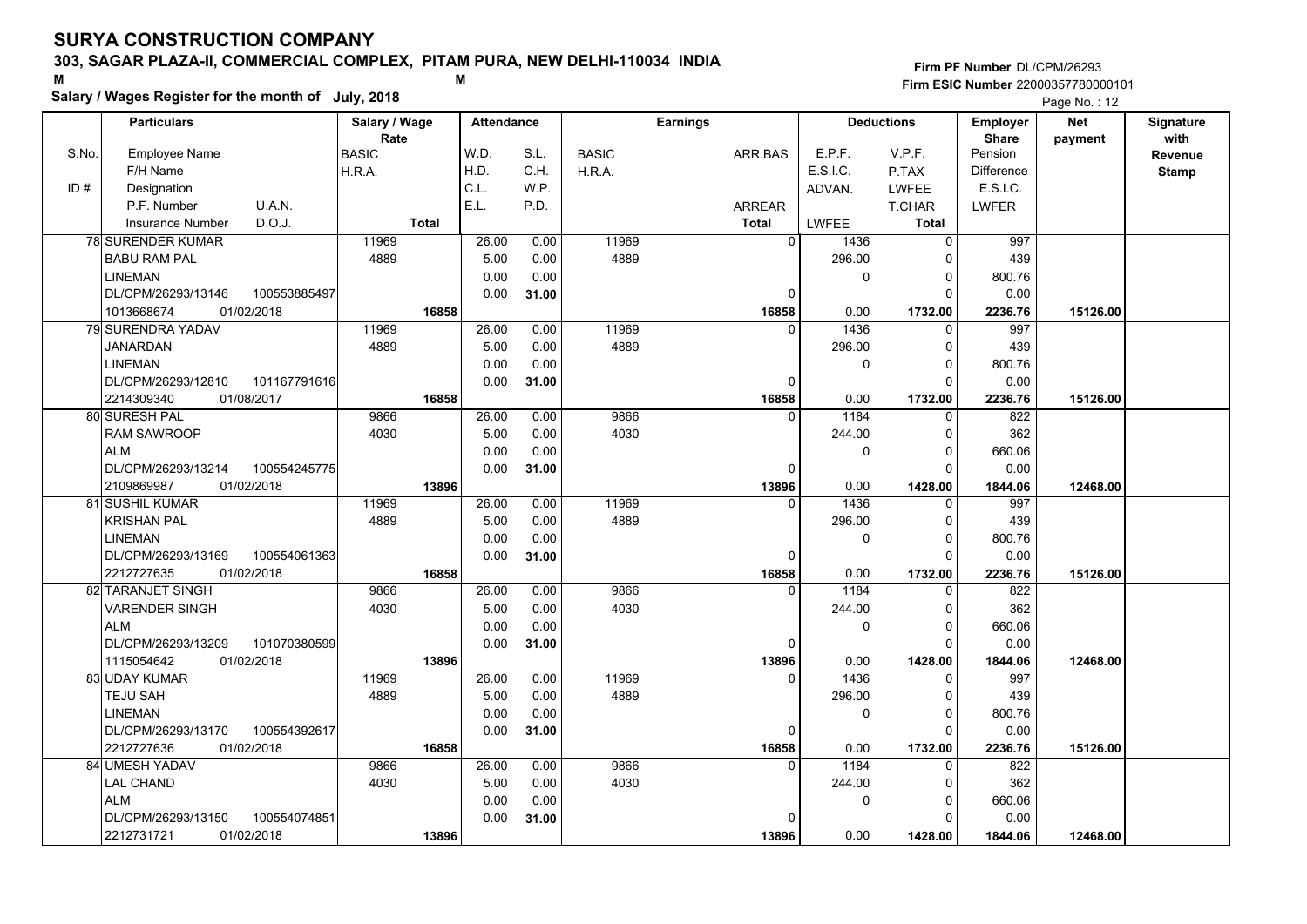## **303, SAGAR PLAZA-II, COMMERCIAL COMPLEX, PITAM PURA, NEW DELHI-110034 INDIA**

**Salary / Wages Register for the month of July, 2018 <sup>M</sup> <sup>M</sup>**

### **Firm PF Number**DL/CPM/26293**Firm ESIC Number** 22000357780000101

|       | <b>Particulars</b>                 | Salary / Wage        |       | <b>Attendance</b> |              | <b>Earnings</b> | <b>Deductions</b> |              | Employer                | <b>Net</b> | Signature       |
|-------|------------------------------------|----------------------|-------|-------------------|--------------|-----------------|-------------------|--------------|-------------------------|------------|-----------------|
| S.No. | Employee Name                      | Rate<br><b>BASIC</b> | W.D.  | S.L.              | <b>BASIC</b> | ARR.BAS         | E.P.F.            | V.P.F.       | <b>Share</b><br>Pension | payment    | with<br>Revenue |
|       | F/H Name                           | H.R.A.               | H.D.  | C.H.              | H.R.A.       |                 | E.S.I.C.          | P.TAX        | <b>Difference</b>       |            | <b>Stamp</b>    |
| ID#   | Designation                        |                      | C.L.  | W.P.              |              |                 | ADVAN.            | <b>LWFEE</b> | E.S.I.C.                |            |                 |
|       | U.A.N.<br>P.F. Number              |                      | E.L.  | P.D.              |              | ARREAR          |                   | T.CHAR       | <b>LWFER</b>            |            |                 |
|       | D.O.J.<br><b>Insurance Number</b>  | <b>Total</b>         |       |                   |              | <b>Total</b>    | LWFEE             | <b>Total</b> |                         |            |                 |
|       | 85 VASHIST                         | 9866                 | 26.00 | 0.00              | 9866         | $\overline{0}$  | 1184              | 0            | 822                     |            |                 |
|       | RAM DARSH YADAV                    | 4030                 | 5.00  | 0.00              | 4030         |                 | 244.00            | $\Omega$     | 362                     |            |                 |
|       | <b>ALM</b>                         |                      | 0.00  | 0.00              |              |                 | 0                 | 0            | 660.06                  |            |                 |
|       | DL/CPM/26293/13152<br>100554239742 |                      | 0.00  | 31.00             |              | 0               |                   | $\Omega$     | 0.00                    |            |                 |
|       | 2212778139<br>01/02/2018           | 13896                |       |                   |              | 13896           | 0.00              | 1428.00      | 1844.06                 | 12468.00   |                 |
|       | 86 VEER PAL                        | 9866                 | 26.00 | 0.00              | 9866         | $\Omega$        | 1184              | $\Omega$     | 822                     |            |                 |
|       | CHHOTE LAL                         | 4030                 | 5.00  | 0.00              | 4030         |                 | 244.00            | $\mathbf 0$  | 362                     |            |                 |
|       | <b>ALM</b>                         |                      | 0.00  | 0.00              |              |                 | 0                 | $\mathbf 0$  | 660.06                  |            |                 |
|       | DL/CPM/26293/13198<br>100553934950 |                      | 0.00  | 31.00             |              | 0               |                   | $\mathbf 0$  | 0.00                    |            |                 |
|       | 01/02/2018<br>1013583474           | 13896                |       |                   |              | 13896           | 0.00              | 1428.00      | 1844.06                 | 12468.00   |                 |
|       | 87 VEERENDER PAL                   | 9866                 | 26.00 | 0.00              | 9866         | $\Omega$        | 1184              | $\mathbf 0$  | 822                     |            |                 |
|       | <b>KEDARI PAL</b>                  | 4030                 | 5.00  | 0.00              | 4030         |                 | 244.00            | $\mathbf 0$  | 362                     |            |                 |
|       | <b>ALM</b>                         |                      | 0.00  | 0.00              |              |                 | 0                 | $\mathbf 0$  | 660.06                  |            |                 |
|       | DL/CPM/26293/13204<br>100882123999 |                      | 0.00  | 31.00             |              | $\Omega$        |                   | $\Omega$     | 0.00                    |            |                 |
|       | 01/02/2018<br>2212778145           | 13896                |       |                   |              | 13896           | 0.00              | 1428.00      | 1844.06                 | 12468.00   |                 |
|       | 88 VIJAY KUMAR                     | 11969                | 26.00 | 0.00              | 11969        |                 | 1436              | 0            | 997                     |            |                 |
|       | SIRJANAND SINGH                    | 4889                 | 5.00  | 0.00              | 4889         |                 | 296.00            | 0            | 439                     |            |                 |
|       | <b>LINEMAN</b>                     |                      | 0.00  | 0.00              |              |                 | 0                 | $\mathbf 0$  | 800.76                  |            |                 |
|       | DL/CPM/26293/13151<br>100554356663 |                      | 0.00  | 31.00             |              | $\Omega$        |                   | $\Omega$     | 0.00                    |            |                 |
|       | 2212731726<br>01/02/2018           | 16858                |       |                   |              | 16858           | 0.00              | 1732.00      | 2236.76                 | 15126.00   |                 |
|       | 89 VIMAL                           | 9866                 | 26.00 | 0.00              | 9866         | $\Omega$        | 1184              | $\Omega$     | 822                     |            |                 |
|       | <b>RAM KUMAR</b>                   | 4030                 | 5.00  | 0.00              | 4030         |                 | 244.00            | 0            | 362                     |            |                 |
|       | <b>ALM</b>                         |                      | 0.00  | 0.00              |              |                 | 0                 | $\mathbf 0$  | 660.06                  |            |                 |
|       | DL/CPM/26293/13201<br>100867854129 |                      | 0.00  | 31.00             |              | 0               |                   | $\Omega$     | 0.00                    |            |                 |
|       | 1114771800<br>01/02/2018           | 13896                |       |                   |              | 13896           | 0.00              | 1428.00      | 1844.06                 | 12468.00   |                 |
|       | 90 VIPIN KUMAR                     | 9866                 | 26.00 | 0.00              | 9866         | 0               | 1184              | $\mathbf 0$  | 822                     |            |                 |
|       | SHRI KRISHAN                       | 4030                 | 5.00  | 0.00              | 4030         |                 | 244.00            | $\mathbf 0$  | 362                     |            |                 |
|       | <b>ALM</b>                         |                      | 0.00  | 0.00              |              |                 | 0                 | $\mathbf 0$  | 660.06                  |            |                 |
|       | DL/CPM/26293/13172<br>100554348724 |                      | 0.00  | 31.00             |              | 0               |                   | $\Omega$     | 0.00                    |            |                 |
|       | 01/02/2018<br>2212728045           | 13896                |       |                   |              | 13896           | 0.00              | 1428.00      | 1844.06                 | 12468.00   |                 |
|       | 91 VISHNU PANDIT                   | 11969                | 26.00 | 0.00              | 11969        | $\Omega$        | 1436              | $\Omega$     | 997                     |            |                 |
|       | <b>KUSHNANDAN PANDIT</b>           | 4889                 | 5.00  | 0.00              | 4889         |                 | 296.00            | 0            | 439                     |            |                 |
|       | <b>LINEMAN</b>                     |                      | 0.00  | 0.00              |              |                 | 0                 | $\mathbf 0$  | 800.76                  |            |                 |
|       | DL/CPM/26293/13140<br>100554056390 |                      | 0.00  | 31.00             |              | $\Omega$        |                   | $\Omega$     | 0.00                    |            |                 |
|       | 01/02/2018<br>2212728050           | 16858                |       |                   |              | 16858           | 0.00              | 1732.00      | 2236.76                 | 15126.00   |                 |